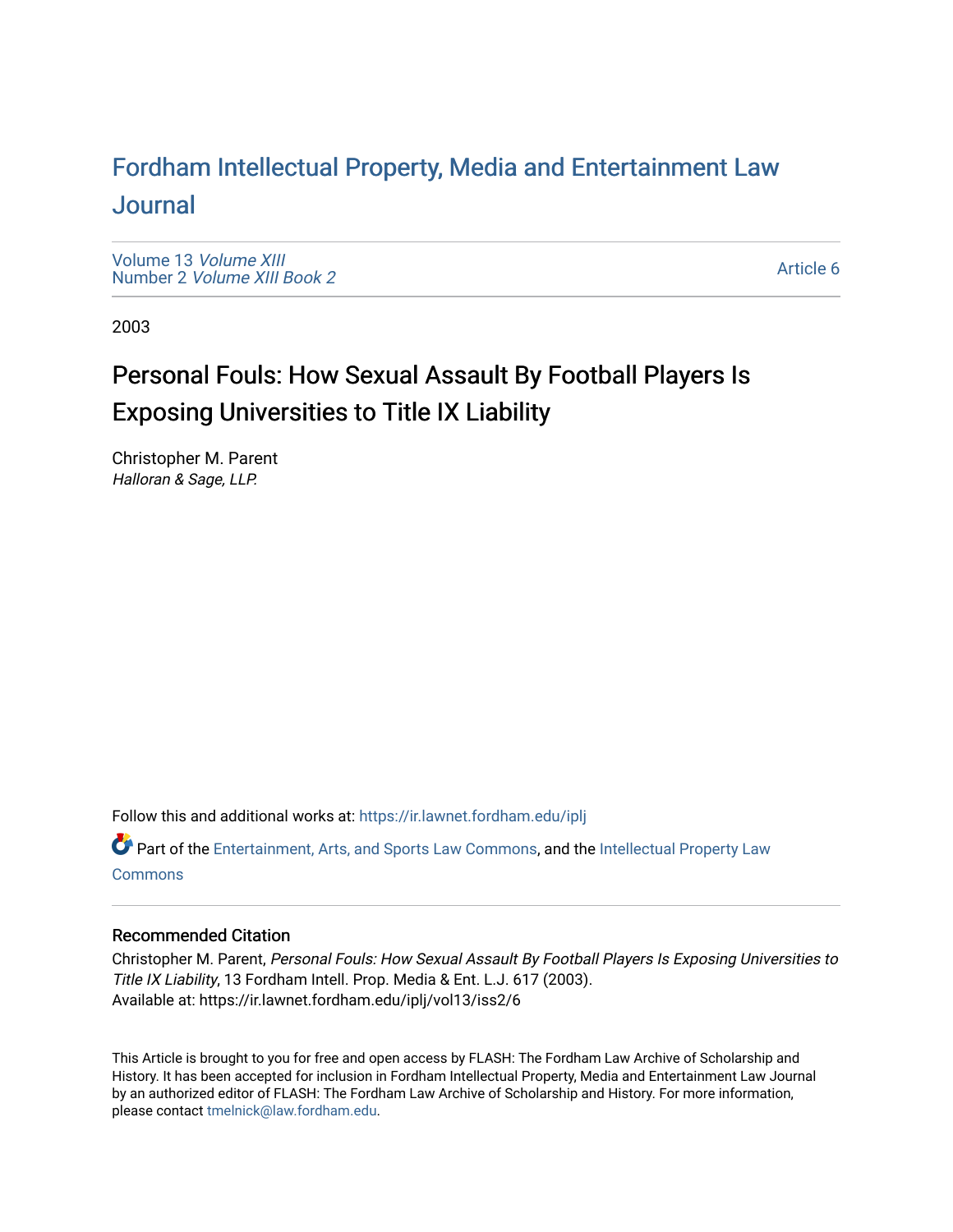# Personal Fouls: How Sexual Assault By Football Players Is Exposing Universities to Title IX Liability

# Cover Page Footnote

This Article is published in memory of Michael Fedorchak and Rosetta Hart. The author extends much appreciation to Andy Moore and Patrick Birney for their editorial contributions.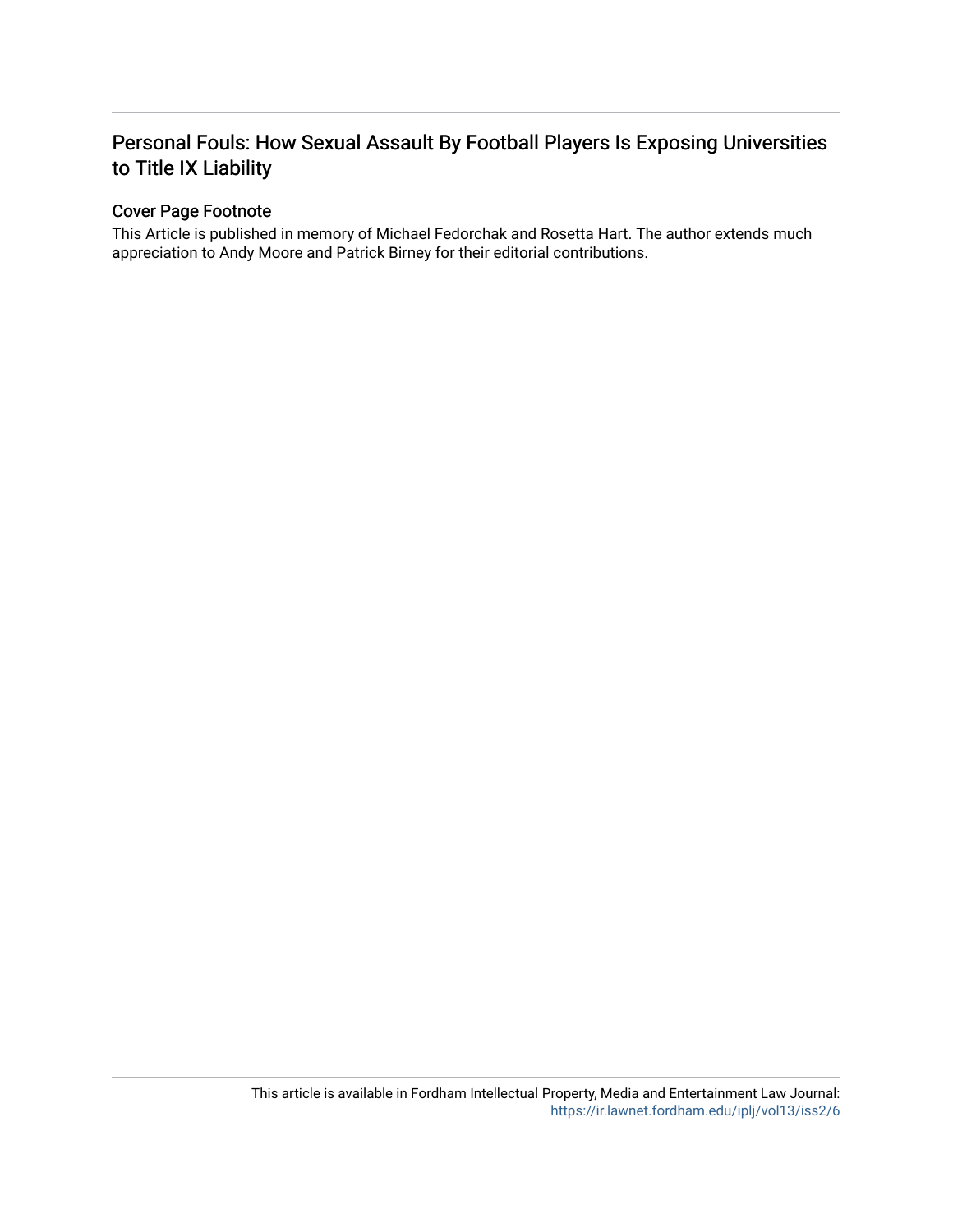# Personal Fouls: How Sexual Assault by Football Players Is Exposing Universities to Title IX Liability

# Christopher M. Parent**\***

*Why do we care? What difference does it make if some 250 or 300 institutions abuse athletics and their own stated academic missions? . . . We care because all students are important—all young people are valuable—not simply our own. . . . We also care because the whole educational enterprise is connected, and it is wrong to say, "Let them go; we will watch their banditry from our high place on the hill."* 

 $-A$ . Bartlett Giamatti<sup>1</sup>

| $\mathbf{I}$ | EQUITY IN ALL ASPECTS OF EDUCATION: AN ANALYSIS OF          |  |
|--------------|-------------------------------------------------------------|--|
|              | A. Cannon and Franklin: Establishing the Framework for      |  |
|              | B. Gebser: Creating the Standard by Which Recipients Are on |  |
|              | C. New Realm of Title IX Litigation in the Wake of Davis630 |  |

<sup>\*</sup> B.A., University of Notre Dame, 1993; M.A., The George Washington University, 1995; J.D., University of Notre Dame, 2000. Christopher M. Parent is an attorney in the Commercial Litigation Department of the Hartford, Connecticut, office of Halloran & Sage, LLP. This Article is published in memory of Michael Fedorchak and Rosetta Hart. The author extends much appreciation to Andy Moore and Patrick Birney for their editorial contributions.

<sup>1</sup>  *In* JOHN R. GERDY, THE SUCCESSFUL COLLEGE ATHLETIC PROGRAM: THE NEW STANDARD 162 (1997) (quoting former Yale University President and former Major League Baseball Commissioner A. Bartlett Giamatti from a 1987 address to Williams College entitled *The State of the College Game*).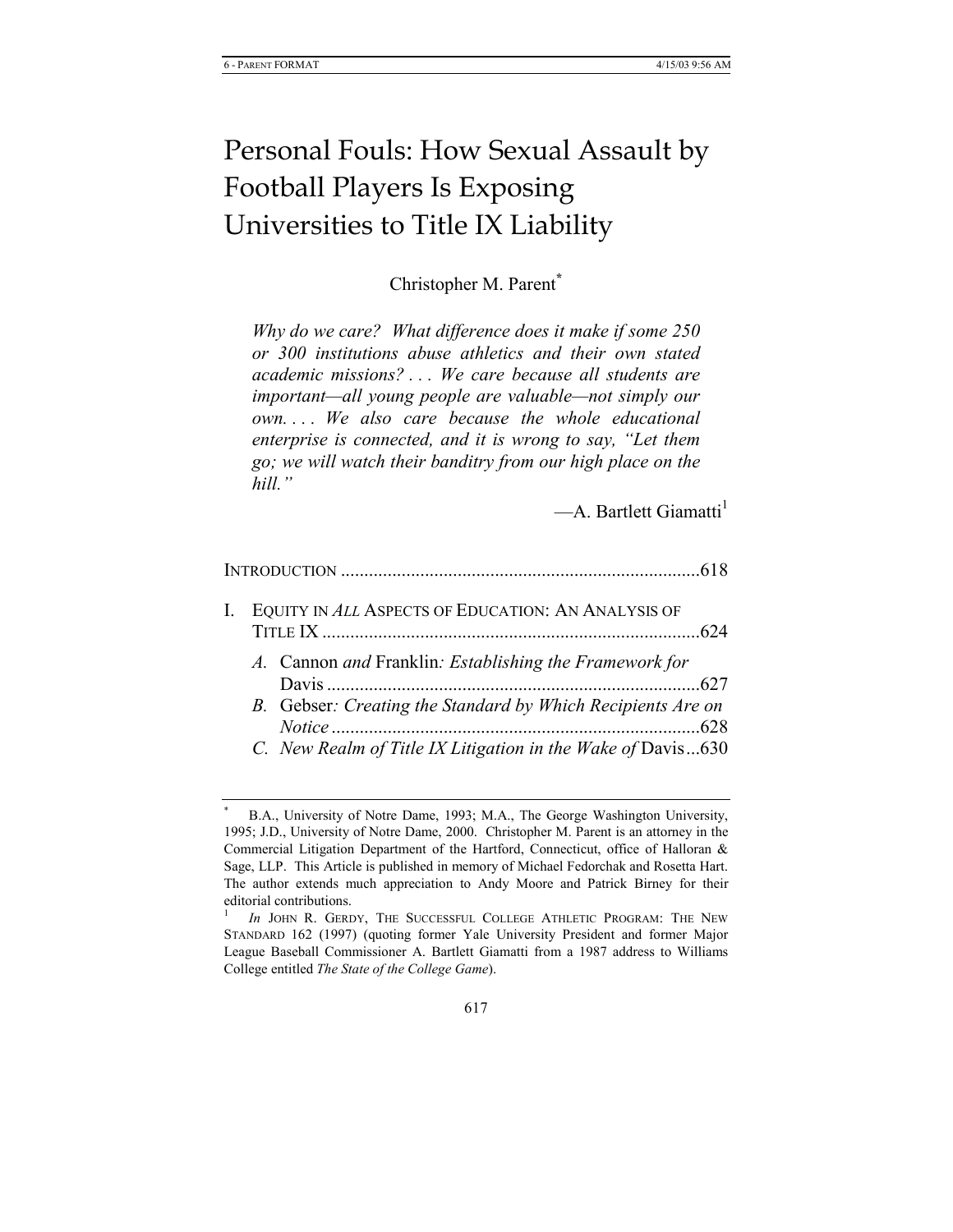| 618                                                                                                                                                                       | FORDHAM INTELL. PROP. MEDIA & ENT. L.J. [Vol. 13:617                                                                     |  |
|---------------------------------------------------------------------------------------------------------------------------------------------------------------------------|--------------------------------------------------------------------------------------------------------------------------|--|
|                                                                                                                                                                           | II. MONSTERS OR SIMPLY MISUNDERSTOOD? THE LINK BETWEEN                                                                   |  |
| <b>III. UPHOLDING THE UNIVERSITY MISSION: A PRESCRIPTION FOR</b><br>ADDRESSING THE PROBLEM OF ALLEGATIONS OF SEXUAL<br>ASSAULT INVOLVING MEMBERS OF THE FOOTBALL TEAM 643 |                                                                                                                          |  |
|                                                                                                                                                                           | A. Education: A Small but Significant Step in the Right<br>B. Accountability: Monitoring Potential Problem Athletes .645 |  |
|                                                                                                                                                                           | 651                                                                                                                      |  |

#### INTRODUCTION

Brittany Benefield had just turned fifteen years old when she began attending the University of Alabama at Birmingham (UAB) in the Spring of  $2000<sup>2</sup>$  A gifted student who was recruited by UAB as a result of her academic success,<sup>3</sup> Benefield began her college career younger than most of her classmates, but with the same promise and outlook.

Tragically, Benefield's descent was a rapid one. By December of Benefield's first year at UAB, Benefield had been the alleged victim of numerous sexual assaults by at least twenty-six members of the UAB football team, who had dubbed Benefield their "play thing."<sup>4</sup> During her brief one-year stint at the University, UAB football players who resided in Benefield's dormitory had introduced the minor to drugs, alcohol, and sex. $5$  According to Benefield and her attorneys, UAB witnessed Benefield's life "spiraling out of control,"<sup>6</sup> but did nothing substantial to quell the problem and protect the child whose talents they had sought so

<sup>2</sup> Plaintiff's Complaint ¶ 19, Benefield v. Bd. of Trs. of the Univ. of Ala. at Birmingham, 214 F. Supp. 2d 1212 (N.D. Ala. 2002) (on file with the Fordham Sports Law Forum).

<sup>3</sup> <sup>3</sup> *Benefield*, 214 F. Supp. 2d at 1214.

Plaintiff's Complaint ¶ 25.

<sup>5</sup> *Id.*  $\P\P$  25–26.

*Id.* ¶ 34. This out of control behavior included illicit sexual activity. *Id.*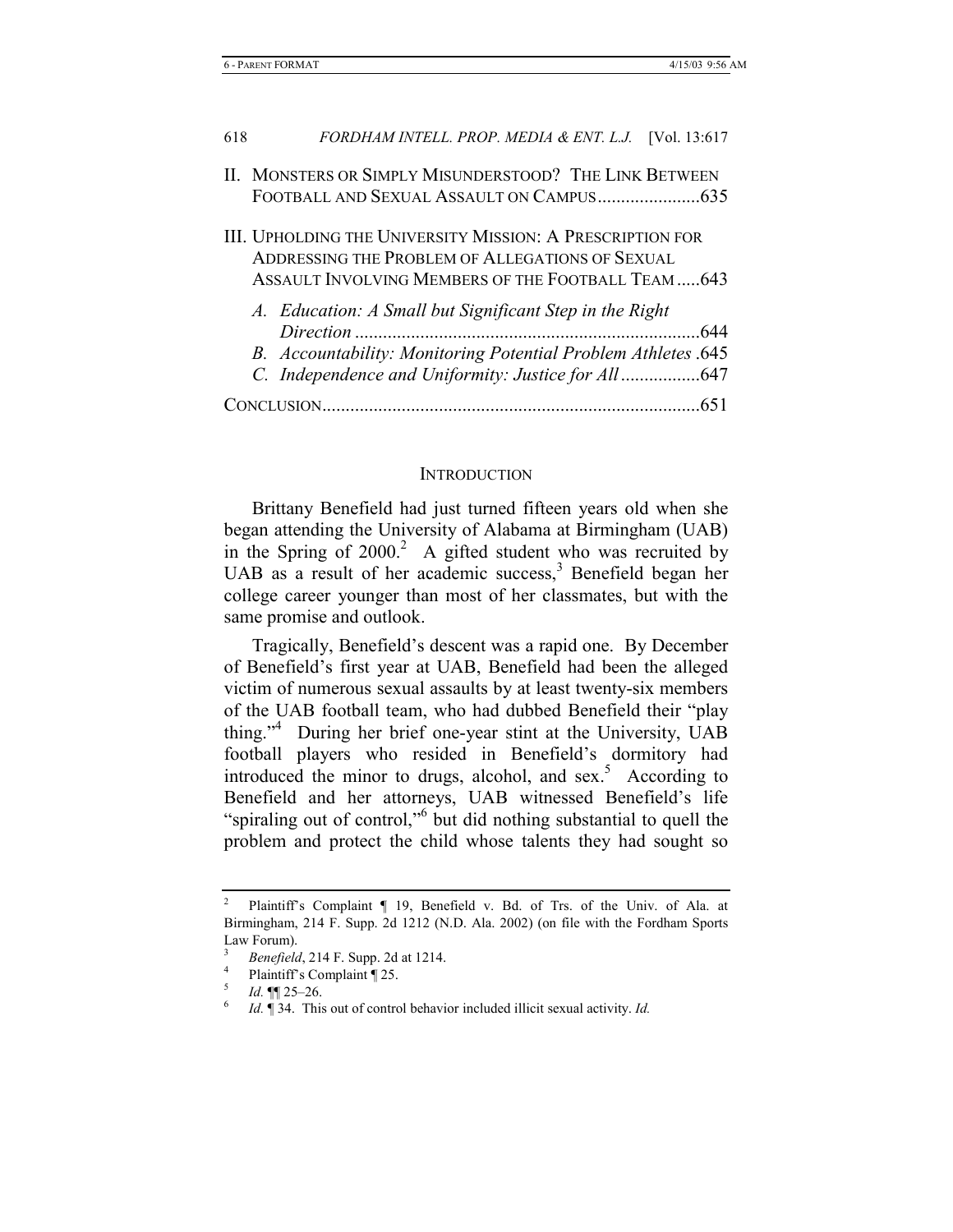eagerly to develop.<sup>7</sup> As a result, UAB is the defendant in a \$40 million lawsuit<sup>8</sup> that is now on appeal in the United States Court of Appeals for the Eleventh Circuit. $9$  Benefield contends that UAB violated Title IX of the Education Amendments of  $1972^{10}$ (hereinafter "Title IX"), due to its alleged "deliberate indifference to sexual harassment,"<sup>11</sup> which Benefield asserts, "was [sic] so severe, pervasive, and objectively offensive that it [sic] deprived [her] of access to educational opportunities or benefits provided by  $UAB.$ <sup> $,12$ </sup>

UAB is not alone. The trial of Alison Jennings's Title IX lawsuit against Oklahoma State University (hereinafter "Oklahoma State") is scheduled for February of  $2003$ <sup>13</sup> Jennings claims that she was raped by four Oklahoma State football players during a November 21, 1999, party.<sup>14</sup> Like Benefield, Jennings asserted that Oklahoma State is liable under Title IX for failing to provide Jennings with a safe and secure educational environment.<sup>15</sup> Unlike Benefield, Jennings's Title IX claim sought only to alter an internal Oklahoma State policy that allegedly did not require the University to investigate and/or report misconduct committed by athletes, but did impose such an obligation when there were disciplinary incidents involving other students.<sup>16</sup> According to Jennings's attorney, Oklahoma State "should have known that this contradictory policy would leave athletes to their own

<sup>7</sup> *Id.*  $\P$ <sup> $27-28$ , 38-43.</sup>

*Id.* ¶ 65; *see also* Wendell Barnhouse, *Football Should Be Least of UAB's Worries*, FORT WORTH STAR TELEGRAM (Tex.), July 24, 2002, at 9.

Appellant's Brief to the U.S. Court of Appeals for the Eleventh Circuit, *Benefield* (on file with the Fordham Sports Law Forum).

<sup>&</sup>lt;sup>10</sup> 20 U.S.C. §§ 1681–1688 (2000).<br><sup>11</sup> Plaintiff's Complaint **5.7** 

<sup>&</sup>lt;sup>11</sup> Plaintiff's Complaint ¶ 57.<br><sup>12</sup> Panefield 214 E. Supp. 2d

<sup>&</sup>lt;sup>12</sup> Benefield, 214 F. Supp. 2d at 1215 (alteration in original).<br><sup>13</sup> Telephone Interview with Tamara L.F. Gowens, Senior Associate Attorney, Hammons & Associates (Dec. 6, 2002) [hereinafter Gowens Interview]. Hammons & Associates is representing Alison Jennings in her lawsuit against Oklahoma State.

<sup>1</sup>d. The accused Oklahoma State football players were Marcellus Rivers, J.B. Flowers, Evan Howell, and Alvin Porter. *Id. See also* Kelly Kurt, *Stillwater Mayor Says Woman's Claims Against Police Unfounded*, DAILY ARDMOREITE (Okla.), Aug. 1, 2001, http://www.ardmoreite.com/stories/080201/spo\_stillwater.shtml; Laura Vecsey, *One Family's Fight Against the System*, SEATTLE POST-INTELLIGENCER, Aug. 3, 2001, at D1. 15 Gowens Interview, *supra* note 13; *see also* Kurt, *supra* note 14. 16 Gowens Interview, *supra* note 13.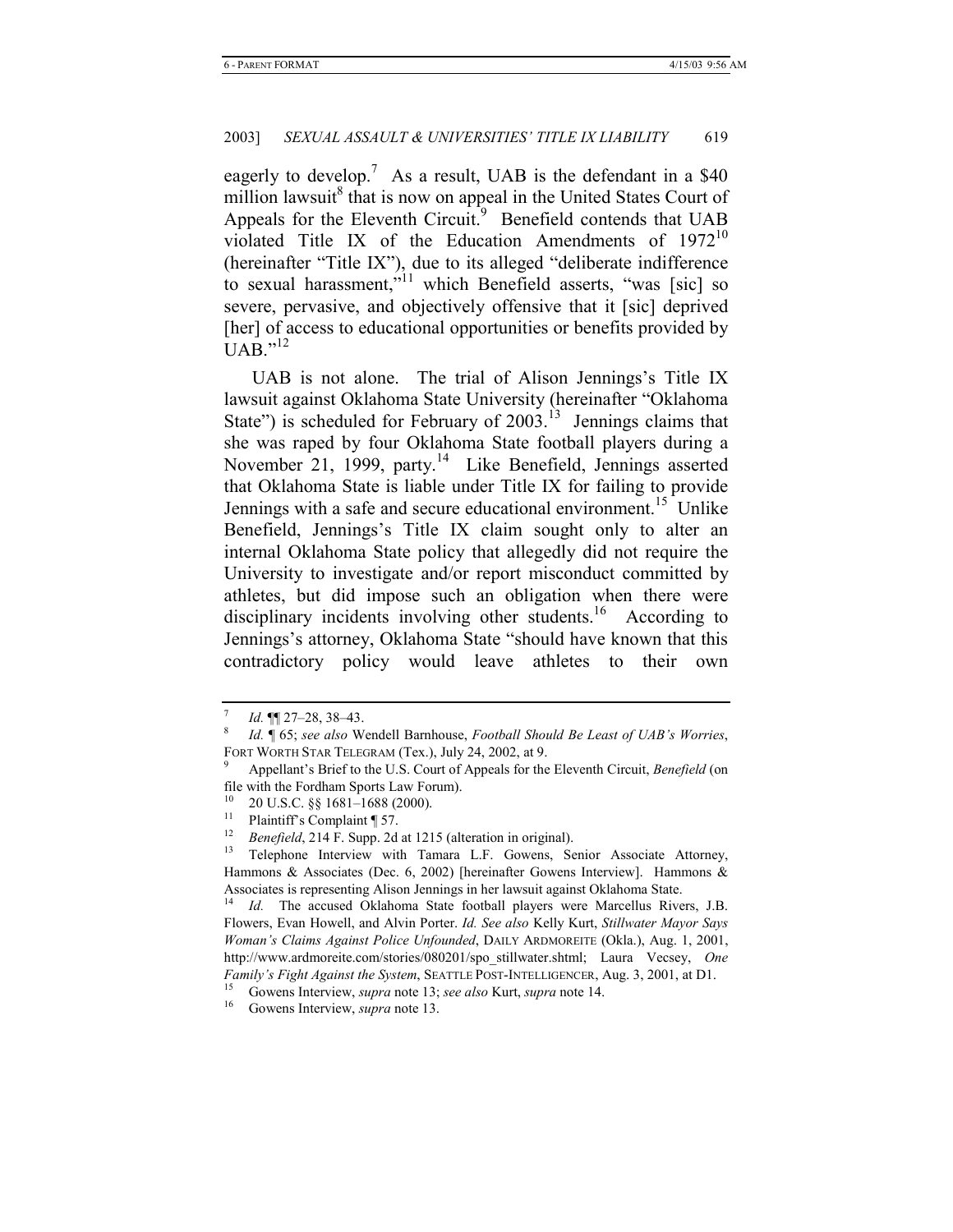discretion. . . . Athletes are afforded a special status on campus because of their high profile."<sup>17</sup>

Which collegiate athletic powerhouses might be added to this list in the months to come? The University of Colorado at Boulder (hereinafter "University of Colorado") is already one, having been notified in the summer of 2002 by the attorneys of an alleged sexual assault victim that she intends to sue the University of Colorado for more than \$1 million. The plaintiff is alleging that the University of Colorado failed to protect her from being the victim of a gang rape at the football team's annual recruiting party.<sup>18</sup> The University of Notre Dame (hereinafter "Notre Dame") might be next, as it has had at least seven former football players accused of sexual assault and/or rape within the last five years.19 Or, perhaps it will be Indiana University, where in December of 2001, a member of the Hoosier football team was charged with pulling a student into a bathroom at a party and attempting to rape her.<sup>20</sup> It could be any number of universities, including the University of Mississippi, Iowa State University, Arizona State University, or the University of Georgia, all of which have been forced to deal with allegations of sexual assault by at least one member of their respective football teams.<sup>21</sup>

The nexus for the lawsuits against UAB, Oklahoma State, and the University of Colorado is a 1999 decision by the United States Supreme Court in *Davis v. Monroe County Board of Education*. 22 For better or worse, this decision has made universities, particularly those Division I schools garnering the most media attention, more vulnerable to Title IX litigation. In a narrow 5-4 decision, the Supreme Court held that a federally funded

<sup>&</sup>lt;sup>17</sup> Telephone Interview with Mark E. Hammons, President, Hammons & Associates (Dec. 9, 2002) [hereinafter Hammons Interview]. Mark Hammons is Alison Jennings's attorney.

<sup>18</sup> Ryan Morgan, *CU Faces Title IX Suit in Sex Case Woman Reported at Dec. Party*, DENVER POST, Oct. 21, 2002, at B-01.<br><sup>19</sup> David Haugh, *Red Flags Raised on ND Campus*, SOUTH BEND TRIB., Apr. 21, 2002,

at C1.

<sup>20</sup> Christopher Flores, *When Athletes Are Accused*, CHRON. HIGHER EDUC., Apr. 19, 2002, at 39.

 $\frac{21}{22}$  *See Id.* 

Davis v. Monroe County Bd. of Educ., 526 U.S. 629 (1999).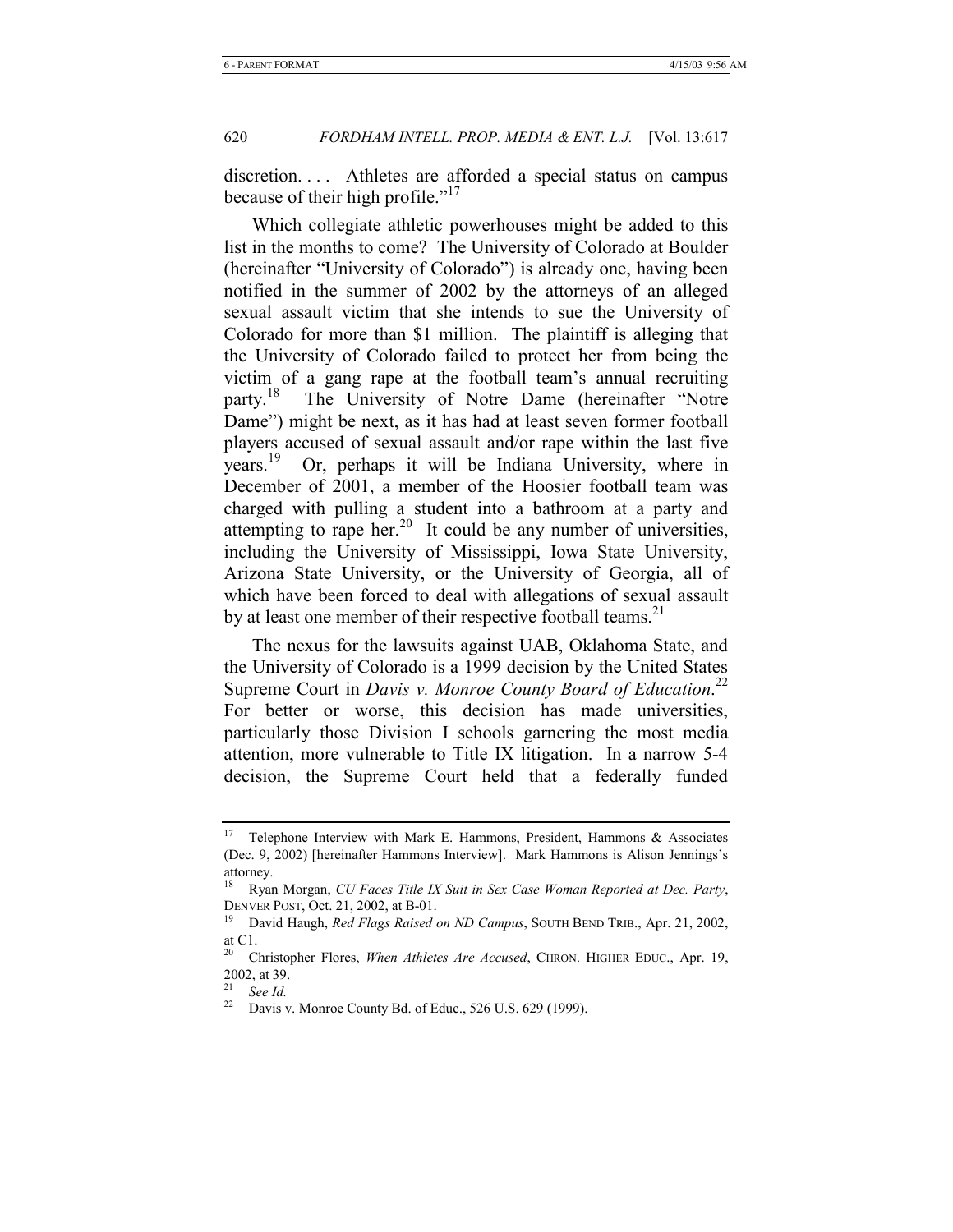educational institution may be liable for damages under Title IX in instances where the institution is deliberately indifferent to studenton-student sexual harassment<sup>23</sup> such that the victim is deprived of opportunities or benefits provided by the institution.<sup>24</sup>

*Davis* exposes universities and colleges to Title IX litigation not just for gender inequities, but for permitting sexual discrimination, specifically sexual assault and harassment, to go undeterred on campus. According to Kathy Redmond, founder of the Colorado-based National Coalition Against Violent Athletes, and a victim herself of repeated sexual assaults by former University of Nebraska (hereinafter "Nebraska") lineman Christian Peter, "The lawyers are out there. . . . They just don't know a lot about this law yet. But the colleges have deep pockets and they are not granted immunity."<sup>25</sup>

Schools with Division I athletic programs are primary targets of this type of litigation because these universities are wedded to athletics, particularly football and basketball, due to the money a successful program can bring into a school. The Orange Bowl, for example, awards \$13.6 million to each participant's conference, and the Rose Bowl awards  $$14.1$  million.<sup>26</sup> Millions in additional revenues are earned by Division I universities from television contracts, pre-season games, and gate receipts. These funds can assist in the building of new academic facilities, the granting of scholarships, and the enhancement of academic programs. $27$ Perhaps of greater importance to schools is the publicity a big-time sports program can generate.<sup>28</sup> For example, as a result of their

<sup>23</sup> *Id.* at 644. 24 *Id.* at 650. 25 Bruce Feldman, *Legal Defense*, ESPN: The Magazine, May 30, 2002, http://espn.go. com/magazine/feldman\_20020530.html.

<sup>26</sup> *See* Darren Rovell, *Notre Dame's Pot of Gold Really a BCS Bowl*, ESPN, *at* http://sports.espn.go.com/espn/print?id=1470760&type=story (Dec. 4, 2002) (noting that revenues generated by a conference's participation in a bowl game are split equally among conference members).

See ALLEN L. SACK & ELLEN J. STAUROWSKY, COLLEGE ATHLETES FOR HIRE: THE EVOLUTION AND LEGACY OF NCAA'S AMATEUR MYTH 1 (1998); ANDREW S. ZIMBALIST, UNPAID PROFESSIONALS: COMMERCIALISM AND CONFLICT IN BIG TIME COLLEGE SPORTS (1999).

<sup>28</sup> *See* GERDY, *supra* note 1, at 49 (Gerdy also questions whether the exposure received by universities from athletics is necessarily good for the university, as in many cases,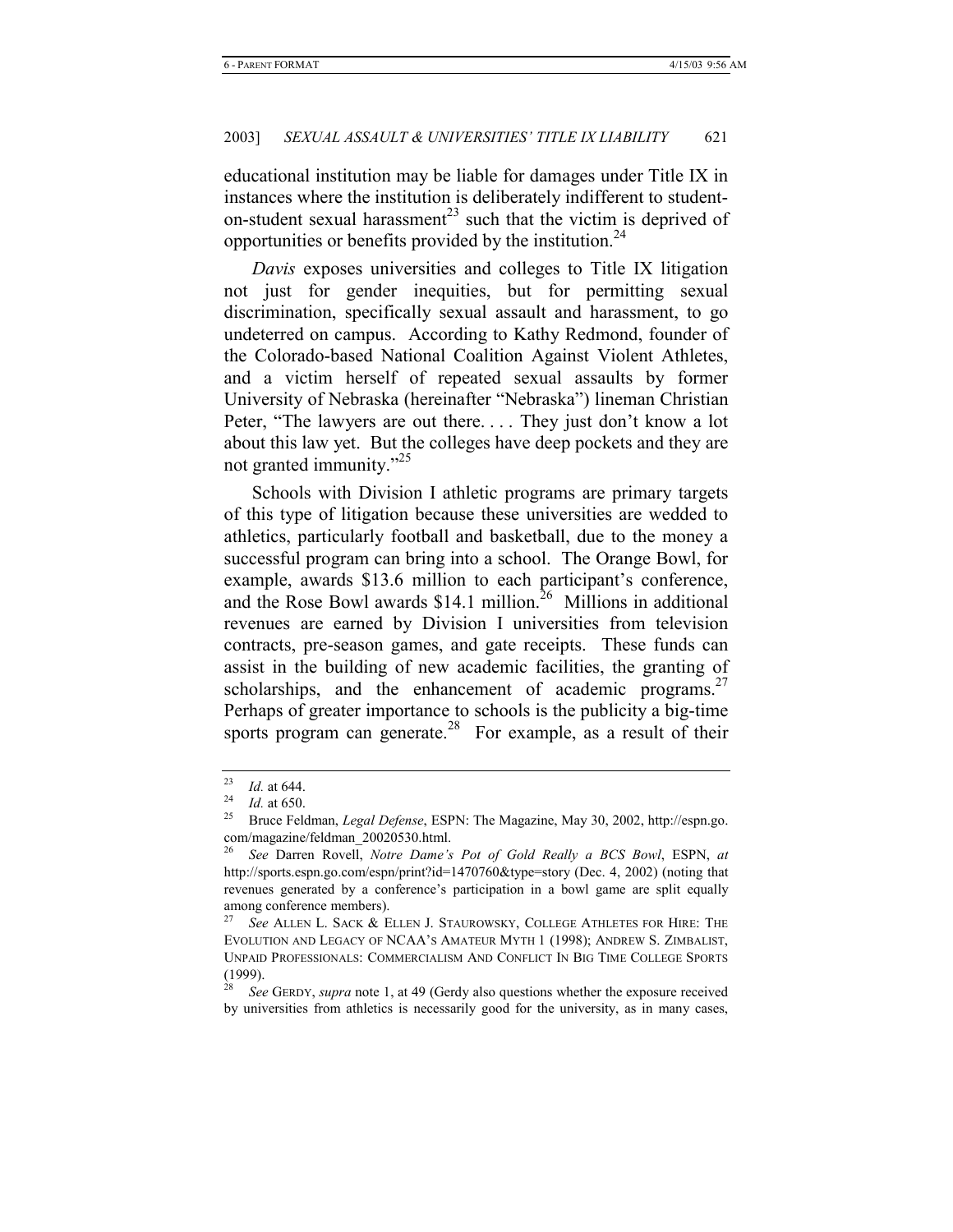surprise success in football during the 1980s, Boston College saw a significant rise in the number of applicants, a phenomenon academics have since dubbed the "Flutie Factor," in honor of the Heisman Trophy winner responsible for the resurgence of Boston College football. $^{29}$ 

The downside to a university's investment in its athletic teams is the perception that the school will protect the student-athlete more than it will other students, which is the theory at the heart of the Allison Jennings case.<sup>30</sup> Moreover, because of the high profiles afforded to football players on campus, it is difficult for their actions to go unnoticed by campus officials. This is especially true for coaches and athletic administrators, who have greater knowledge of the players' activities and character traits, including any proclivity toward sexual assault or violence. Accordingly, universities that choose to stand idly by while sexual misconduct is being committed on their campuses must defend their inaction, which victims may challenge as being deliberately indifferent.

This Article seeks to combine a legal analysis of the *Davis* holding with elements from the fields of social science and public policy, examining the impact of *Davis* on colleges and universities that sponsor high-profile athletic teams. $31$  This Article focuses on college football programs: (1) in light of allegations of a

there is significant negative press surrounding the success or failures of a program, including the ramifications of heightened scrutiny.).

<sup>29</sup> *See* MURRAY SPERBER, BEER AND CIRCUS: HOW BIG-TIME COLLEGE SPORTS IS CRIPPLING UNDERGRADUATE EDUCATION 60–61 (2000). Applications to Boston College not only rose during the Doug Flutie era, but surged the year following the school's upset of Number One-ranked Notre Dame in 1993, though it dropped after a gambling scandal plagued the football team. In reality, Boston College's admissions numbers were driven by the fact it became a "hot school" during the 1980s. "Nevertheless, in all of the commentary on the Flutie Factor, writers have overlooked a concurrent factor at Boston College and most other schools experiencing the Flutie phenomenon—an increase in the party atmosphere at the school." *Id.* at 60.<br><sup>30</sup> See supra notes 13–17 and accompanying text.<br><sup>31</sup> While the correlation between sexual assault and the National Football League

<sup>[</sup>NFL] or National Basketball Association [NBA] is also a topic of great intrigue and importance, this Article does not explore this issue as the NFL and NBA are not "recipients" for Title IX purposes. Hence, *Davis* has no bearing on these leagues.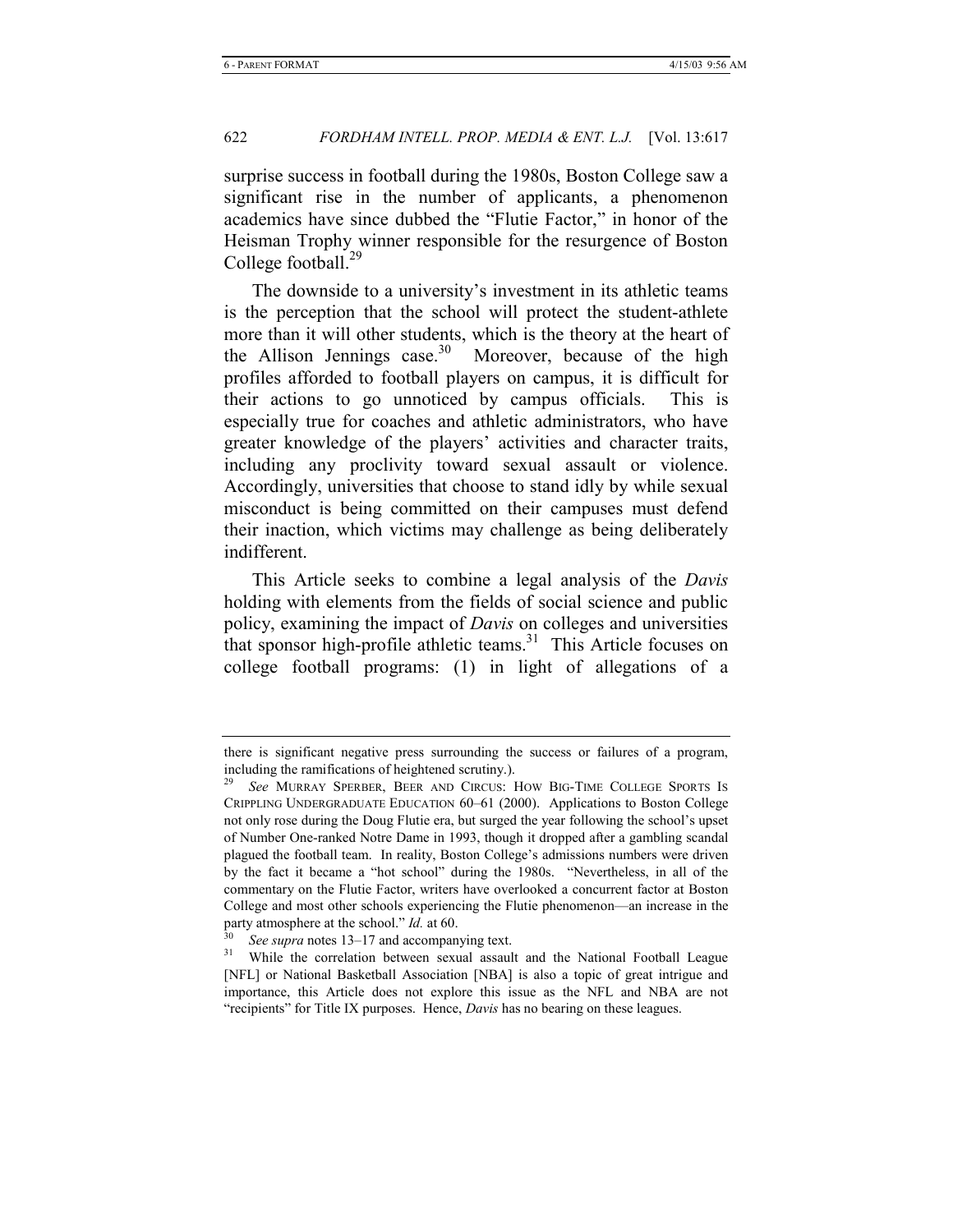correlation between football's violent nature and sexual assault,<sup>32</sup> and (2) because the three pending Title IX lawsuits against Division I universities all involve football players. Moreover, with the exception of some basketball players, football players earn the highest profile among members of the student body at most Division I universities.

The issues examined in this Article, including the influence of money on college athletics, the propensity of athletes to commit violent acts, the development of Title IX and its own sexual harassment jurisprudence, and the role of college administrations in deterring sexual assault on campus, have all been subjects of lengthy studies, books, and articles. This Article examines each issue not in a vacuum, but as part of a coherent analysis, and agrees with studies concluding that football does not necessarily cause a player to be violent off the field.<sup>33</sup> Rather, the link between football and sexual assault is caused by the player's individual upbringing and personality traits. $34$  Nonetheless, the sheer number of sexual assaults involving football players, as well as the publicity wrought from such incidents, creates an issue of enormous significance for college administrators.

Part I will provide an overview of Title IX, which, contrary to public perception, is broader in scope than just promoting gender equity in athletics. It will then examine the relevant case law concerning a private right of action in instances of peer-on-peer harassment, including the Supreme Court's most recent decision in *Davis*. Part II will shift from a focus on the law to one on the social sciences by assessing research and opinions on the issue of whether college athletes, specifically those competing in the highest profile and perhaps most violent sport: football, have a higher propensity to commit sexual assault. Part III provides an examination of the challenges confronting colleges and universities

<sup>32</sup> *See* Ellen E. Dabbs, *Intentional Fouls: Athletes and Violence Against Women*, 31 COLUM. J.L. & SOC. PROBS. 167, 169 (1998); Richard M. Southall, *Good Start, the Bad, and Much Better: Three NCAA Intercollegiate Athletic Department Policy Responses to Criminal Behavior by College Athletes*, 11 J. LEGAL ASPECTS SPORT 269, 270 (2001). 33 *See* Timothy Davis & Tonya Parker, *Student-Athlete Sexual Violence Against* 

*Women: Defining the Limits of Institutional Responsibility*, 55 WASH. & LEE L. REV 55, 61 (1998); Southall, *supra* note 32. 34 *See* Davis & Parker, *supra* note 33, at 62.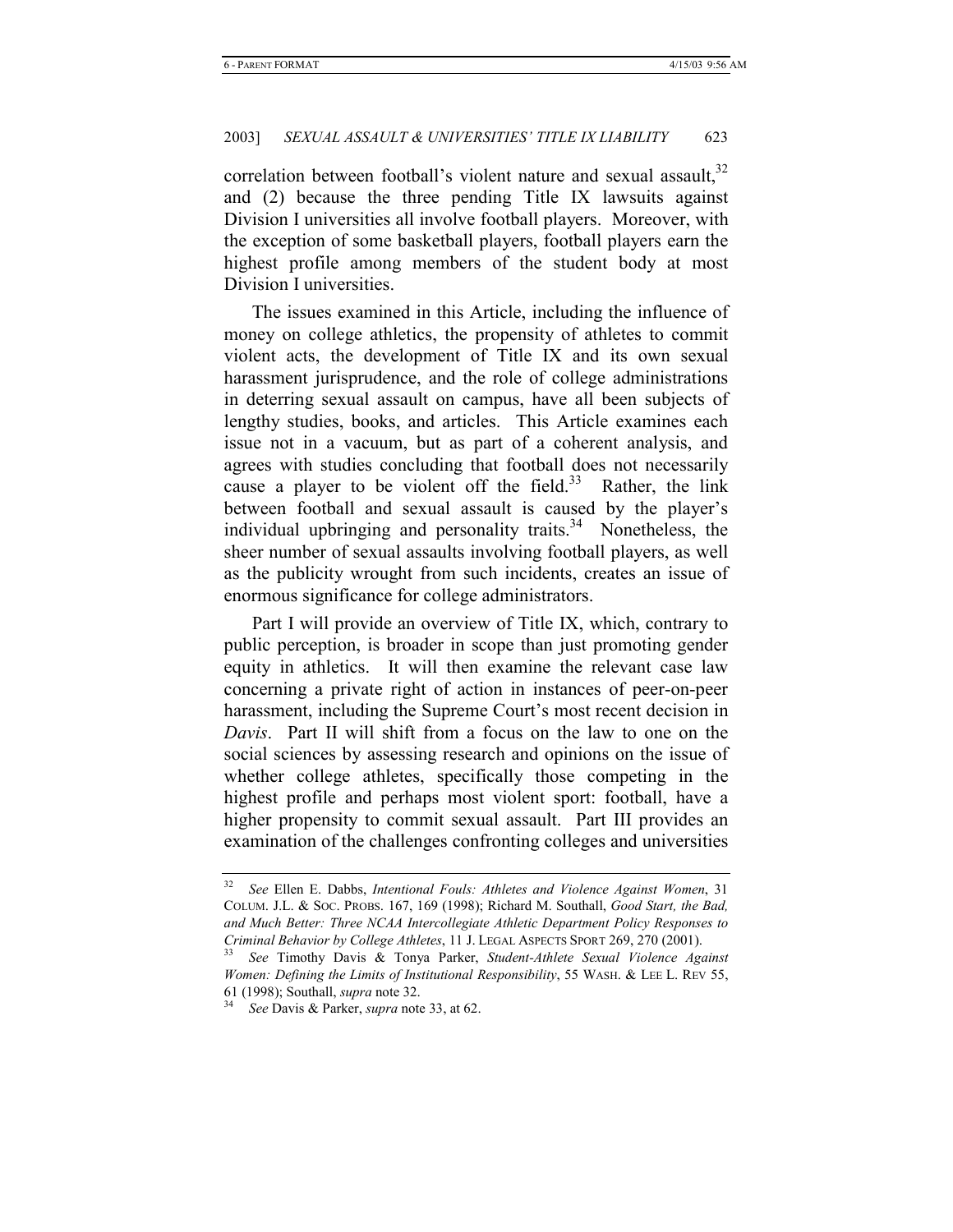as a result of *Davis*. The author recommends a coordinated, independent response to allegations of sexual assault that is consistently applied to all students at the college or university, as well as pre-emptive measures like in-depth background checks of football recruits. Only by taking aggressive steps to manage the problem of sexual assault on campus, particularly in instances where a member of an athletic team is involved, can a university or college insulate itself from post-*Davis* Title IX litigation.

# I. EQUITY IN *ALL* ASPECTS OF EDUCATION: AN ANALYSIS OF TITLE IX

Title IX has become an emotionally charged subject as a result of the law's fatal effect on a number of high-profile male athletic teams at major universities.<sup>35</sup> Among other things, Title IX has been applied to ensure that no student—male or female—shall be excluded or denied the opportunity of participating in any athletic endeavor based on sex or gender at an institution that receives federal funds.<sup>36</sup>

Although arguably at the expense of certain male athletic teams, Title IX has profoundly affected women's athletics. According to the National Collegiate Athletic Association (NCAA), by "1978, the number of female high school studentathletes had grown from 300,000 to over 2 million."37 Increases in college participation rates have been equally noticeable.<sup>38</sup> In 1971,

<sup>35</sup> *See* Charles P. Beveridge, Note, *Title IX and Intercollegiate Athletics: When Schools Cut Men's Athletic Teams*, 1996 U. ILL. L. REV. 809 (1996); Robert C. Farrell, *Title IX or College Football*, 32 HOUS. L. REV. 993 (1995); B. Glenn George, *Who Plays and Who Pays: Defining Equality in Intercollegiate Athletics*, 1995 WIS. L. REV. 647 (1995); Melody Harris, *Hitting 'Em Where It Hurts: Using Title IX Litigation to Bring Gender Equity to College Athletics*, 72 DENV. U. L. REV. 57 (1994); Jeff Jacobs, *Latest Title IX Sport: Hardball*, HARTFORD COURANT (Conn.), Dec. 20, 2002, at C1.<br><sup>36</sup> Department of Education [DOE] Nondiscrimination on the Basis of Sex in Education

Programs or Activities Receiving Federal Financial Assistance, 34 C.F.R. § 106.41 (2002) ("A recipient which operates or sponsors interscholastic, intercollegiate, club or intramural athletics shall provide equal athletic opportunity for members of both sexes.").

<sup>37</sup> NAT'L COLLEGIATE ATHLETIC ASS'N [NCAA], ACHIEVING GENDER EQUITY: A BASIC GUIDE TO TITLE IX AND GENDER EQUITY IN ATHLETICS FOR COLLEGES AND UNIVERSITIES I-1 (3d ed. 1997), http://www.ncaa.org/library/general/achieving\_ gender\_equity.

<sup>38</sup> *See id*. at I-1–2.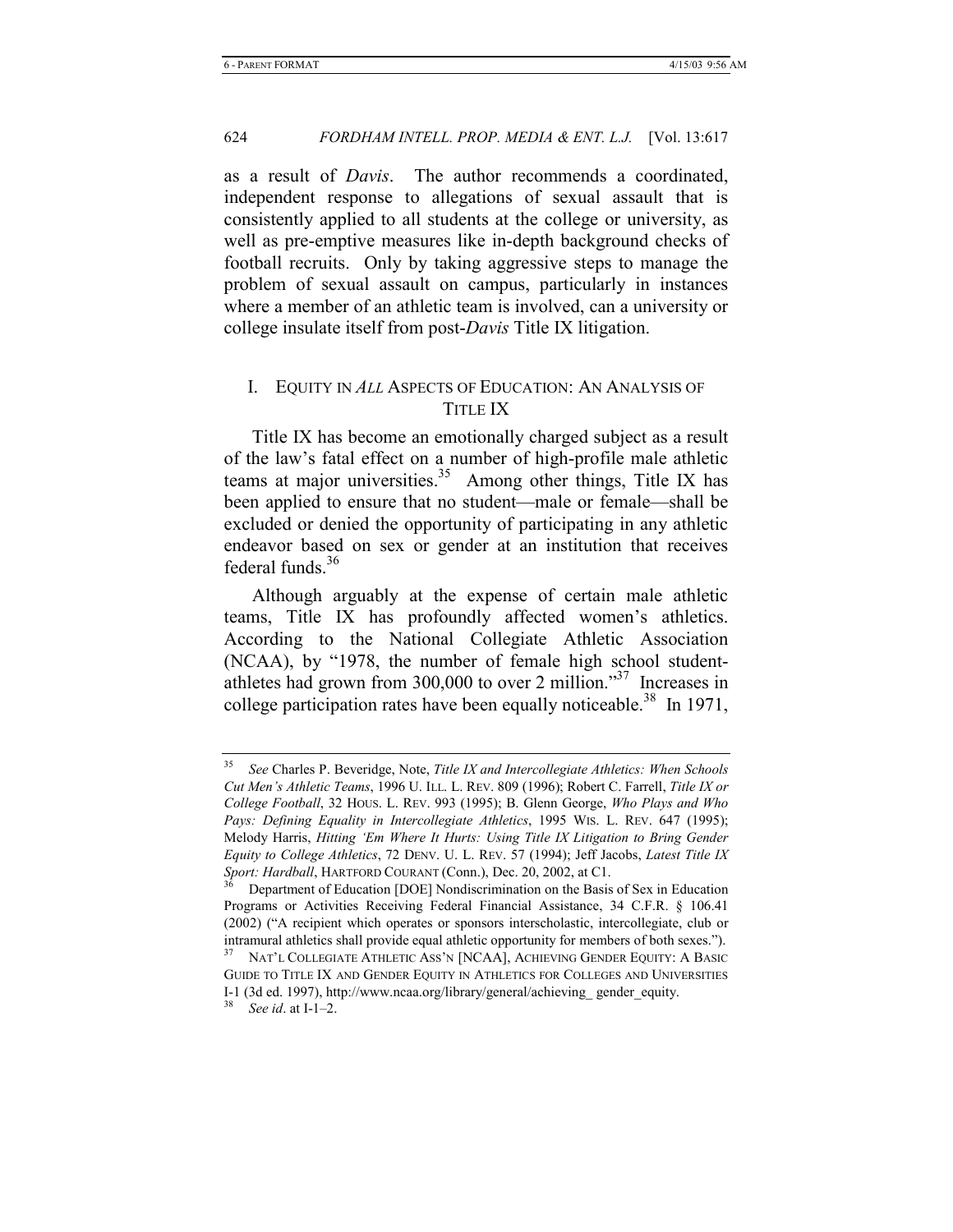there were only 32,000 females playing NCAA sports; by 1997– 98, that figure rose to  $135,000.^{39}$ 

According to Dr. Elizabeth Alden, the "focus of [Title IX] is to make sure that women and girls are provided an equal opportunity in athletics. . . . Gender equity in athletics has been the central focus of the law over the past thirty years because that is where the inequities [in education] were so blatant."<sup>40</sup> Although Dr. Alden's statement echoed a popular sentiment, this is not a complete depiction of Title IX. To the surprise of many, there is a wellestablished body of case law concerning sexual harassment and Title IX. Notwithstanding the current debate surrounding President Bush's Commission on Athletic Opportunity, which is reforming Title IX, $^{41}$  the law goes well-beyond fostering gender equity in college athletics. Title IX's goal is simple: to protect students at educational institutions that receive<sup>42</sup> federal funds from sex discrimination. $43$ 

Title IX was enacted in 1972 as part of the civil rights legislation first promulgated during the 1960s.<sup>44</sup> In passing Title IX, Congress sought to address the void in civil rights legislation concerning federal education programs,<sup>45</sup> and thus, deter the use of "federal resources to support discriminatory practices"<sup>46</sup> and "provide individual citizens effective protection against those practices."47 Title IX provides that: "No person in the United

 $rac{39}{40}$  *Id.* 

Telephone Interview with Dr. Elizabeth Alden, President, Alden & Associates Collegiate Athletics Consulting (Dec. 20, 2002).

<sup>41</sup> *See* W.H. Stickney, Jr., *Title IX Changes Would Tip Scales: Education Secretary Weighs Reforms*, HOUSTON CHRON., Feb. 1, 2003, http://www.chron.com/cs/CDA/story. hts/sports/1761326.

<sup>&</sup>lt;sup>42</sup> The United States Supreme Court has interpreted the term "receive" broadly, holding in *Grove City College v. Bell*, 465 U.S. 555, 569–70 (1984), that, although Grove City College did not receive financial assistance directly from a federal entity, Title IX applied to it because a number of its students received federal loans. By virtue of accepting tuition from students in receipt of federal aid, therefore, it was necessary for Grove City College to comply with the provisions of Title IX. *Id.*

<sup>43 20</sup> U.S.C. § 1681(a) (2000).

<sup>44</sup> Matthew L. Daniel, *Title IX and Gender Equity in College Athletics: How Honesty Might Avert a Crisis*, 1995 ANN. SURV. AM. L. 255, 262.<br><sup>45</sup> *See* 118 CONG. REC. 5803 (1972).<br><sup>46</sup> Cannon v. Univ. of Chi., 441 U.S. 677, 704 (1979).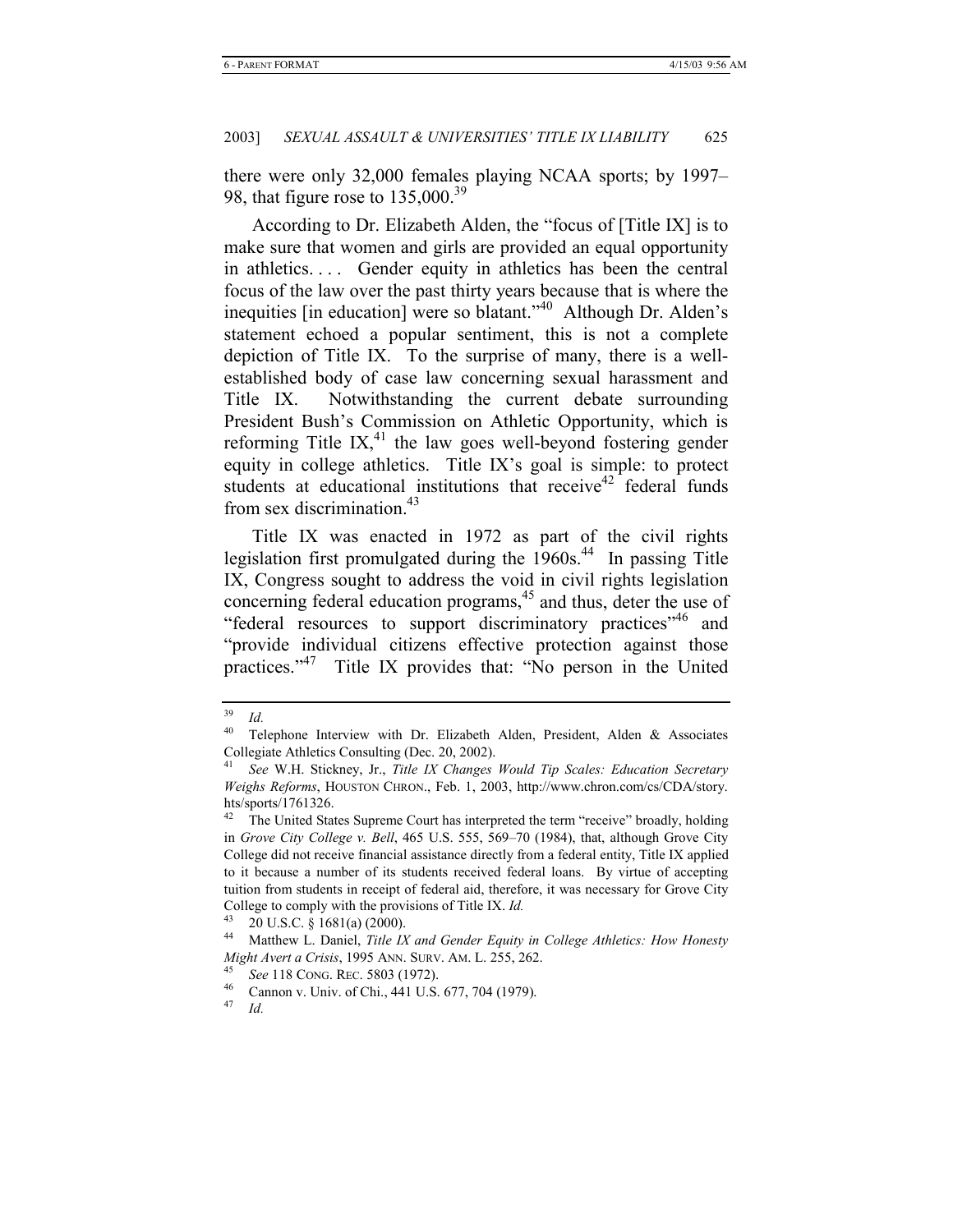States shall, on the basis of sex, be excluded from participation in, be denied the benefits of, or be subjected to discrimination under any educational program or activity receiving federal financial assistance."<sup>48</sup>

Thus, to establish a prima facie cause of action under Title IX, a plaintiff must prove that: (1) the educational program received federal financial assistance; (2) the individual was excluded from participating in, denied the benefits of or subjected to discrimination in an educational program; and (3) the exclusion was on the basis of sex.<sup>49</sup> Because virtually every educational institution receives some sort of federal financial assistance,<sup>50</sup> Title IX casts a wide net, covering not just colleges and universities, but elementary and secondary schools. It also applies to school districts, including educational or extra-curricular programs or activities under school supervision, even those not conducted on school premises.<sup>51</sup>

While Title IX's goals are clear, its sexual harassment jurisprudence has been slow to develop and is still evolving.<sup>52</sup> Nonetheless, the framework under which an individual can recover under Title IX is much clearer following *Davis*, where the Supreme Court held that an educational institution could be liable for damages brought by a private citizen in instances of peer-onpeer sexual harassment.53 Only by analyzing *Davis*'s lineage can the significance of *Davis* be understood.

 $^{48}$  20 U.S.C. § 1681(a).

<sup>49</sup> *See* Davis v. Monroe County Bd. of Educ., 74 F.3d 1186 (11th Cir. 1996), *rev'd*, 526 U.S. 629 (1999).

<sup>50</sup> VALERIE M. BONNETTE, TITLE IX BASICS, 1 (1994), *reprinted in* NCAA ACHIEVING GENDER EQUITY (1997), http://www.ncaa.org/library/general/achieving\_gender\_equality/ title\_ix\_basics.pdf.

<sup>51</sup> *See* 20 U.S.C. § 1681(c) (1990) ("For purposes of this chapter an educational institution means any public or private preschool, elementary, or secondary school or any institution of vocational, professional, or higher education.").

<sup>52</sup> *See* Davis & Parker, *supra* note 33. 53 Davis v. Monroe County Bd. of Educ., 526 U.S. 629 (1999).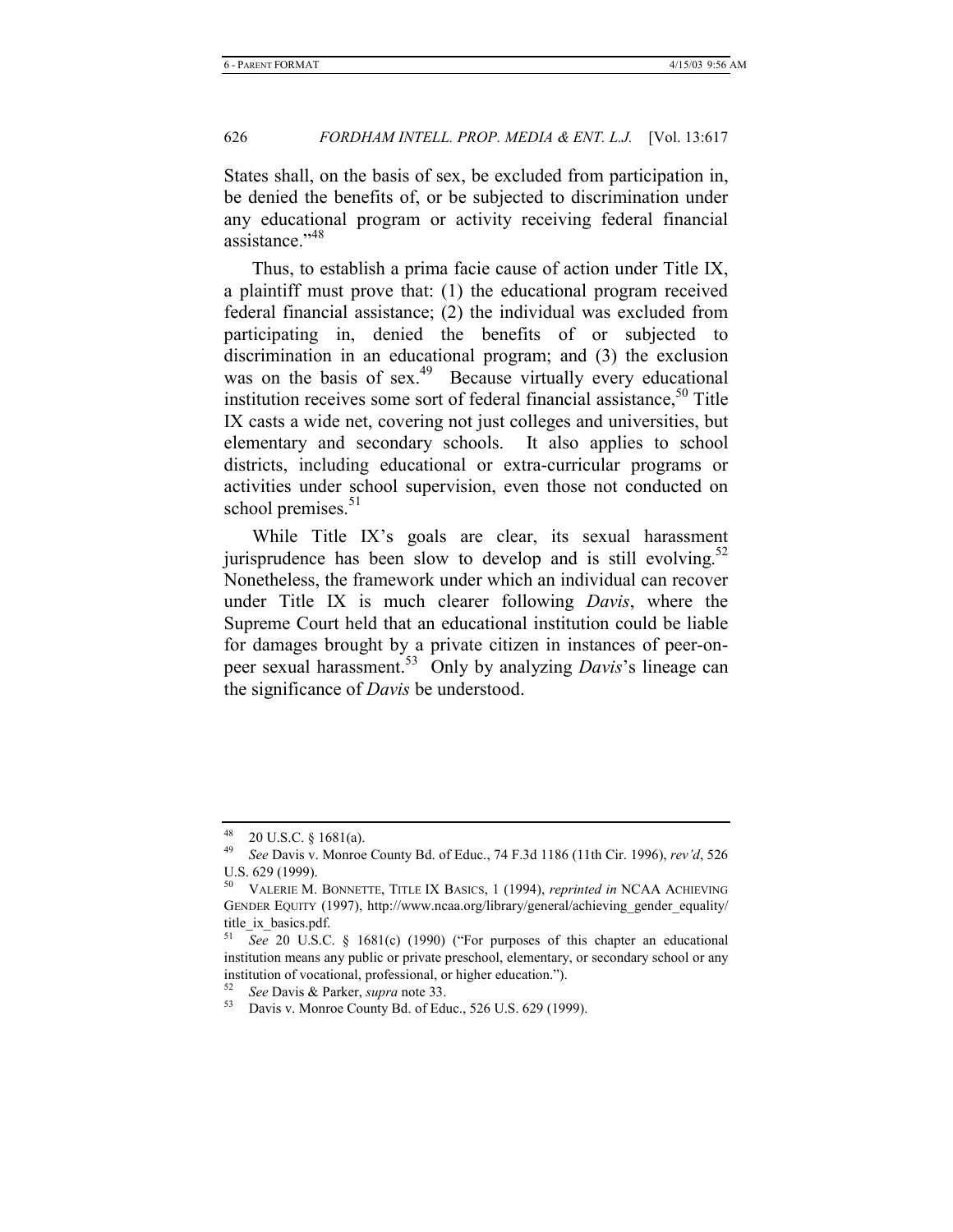#### *A.* Cannon *and* Franklin*: Establishing the Framework for* Davis

The landscape of Title IX litigation was forever altered by *Cannon v. University of Chicago*. 54 There, the U.S. Supreme Court first recognized a private right of action in Title IX.<sup>55</sup> In *Cannon*, a female student alleged that she was denied admission to medical school as a result of her gender.<sup>56</sup> Using Title VI as its model, the Supreme Court ruled that Title IX's legislative history supports the existence of a private right of action inasmuch as the critical language in Title VI had already recognized a private remedy. $57$  Accordingly, if the legislators had aimed to limit the ability of private litigants to sue educational institutions or programs under Title IX, they would have articulated such a provision in the original bill itself or as an amendment.<sup>58</sup>

*Cannon*, however, only permitted equitable and injunctive relief. In *Franklin v. Gwinnett County Public Schools*, <sup>59</sup> the Supreme Court expanded Title IX to allow a private litigant to seek monetary damages.<sup>60</sup> There, a female student alleged that intentional sexual harassment and abuse by a male teacher made the school environment hostile.<sup>61</sup> As in *Cannon*, the Court looked to Title VI jurisprudence for guidance. Because courts had permitted compensatory damages for claims of intentional discrimination under Title VI, the Supreme Court held that the same was true under Title IX, which was equally silent regarding available remedies. $62$  "Absent clear direction to the contrary by Congress, the federal courts have the power to award any appropriate relief in a cognizable cause of action brought pursuant to a federal statute."<sup>63</sup>

 $^{54}$  441 U.S. 677 (1979).

 $\frac{55}{56}$  *Id.* 

<sup>56</sup> *Id.* at 680.<br>
57 *Id.* at 696, 702.<br>
58 *Id.* at 702.<br>
59 503 U.S. 60 (1992).

 $\begin{array}{cc} 60 & Id. \\ 61 & 11 \end{array}$ 

<sup>61</sup> *Id.* at 76. 62 *Id.* at 71. 63 *Id.* at 70–71.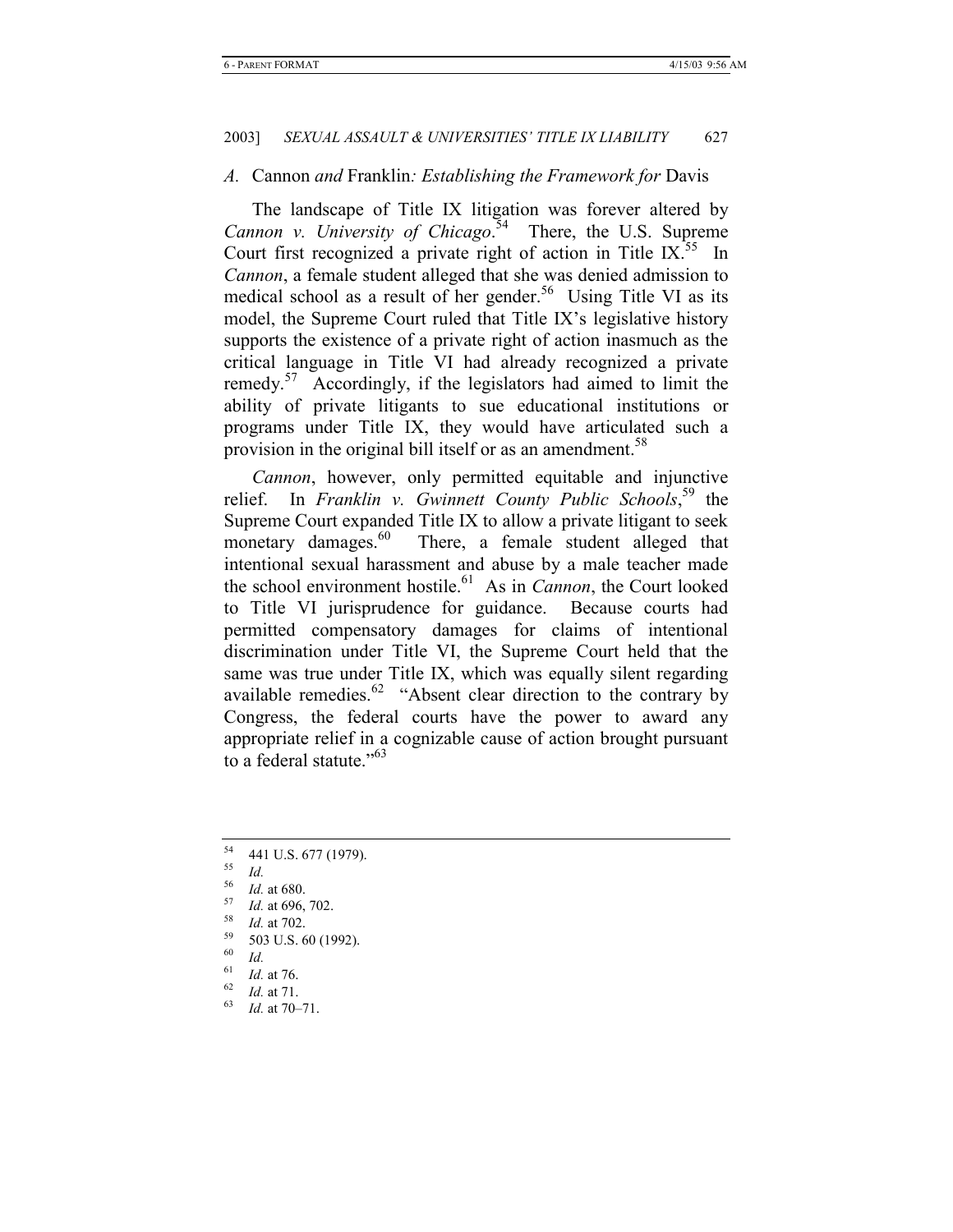# *B.* Gebser*: Creating the Standard by Which Recipients Are on Notice*

Despite the historic impact of *Cannon* and *Franklin* on an individual's ability to garner relief under Title IX, it was not until the Supreme Court's 1998 decision in *Gebser v. Lago Vista Independent School District*64 that there was a clear articulation of the standard by which schools or educational programs would be held liable for sexual harassment.<sup>65</sup> The *Gebser* Court held that the response of the educational institution must "amount to deliberate indifference" for there to be discrimination under Title IX. $^{66}$ 

Alida Star Gebser was an eighth-grade student at a middle school in Lago Vista, Texas.<sup>67</sup> Upon joining a high school book discussion group, she met Frank Waldrop, a teacher at Lago Vista's high school.68 The two began a sexual relationship the following year when Gebser was a student in Waldrop's English class.69 They continued their sexual relationship into Gebser's sophomore year of high school.<sup>70</sup> Their relationship stopped when a police officer discovered Waldrop and Gebser having sex.<sup>71</sup> Waldrop was arrested and terminated from his employment soon thereafter.<sup>72</sup> Prior to Waldrop's arrest, he had been reprimanded for making sexually explicit and offensive remarks to students.<sup>13</sup> However, the school had not, been notified of Waldrop's sexual encounters with Gebser or any other student.<sup>74</sup> The Court held that the Lago Vista School District's lack of actual knowledge about Waldrop's sexual improprieties was the most significant factor in its decision to find for the defendant: "[W]e conclude that it would

 $^{64}$  524 U.S. 274 (1998).

<sup>65</sup> Anne-Marie Harris & Kenneth B. Grooms, *A New Lesson Plan for Educational Institutions: Expanded Rules Governing Liability Under Title IX of the Education Amendments of 1972 for Student and Faculty Sexual Harassment*, 8 AM. U. J. GENDER Soc. Pol'y & L. 575, 587 (2000).<br>
<sup>66</sup> Gebser, 524 U.S. at 290.<br>
<sup>67</sup> *Id.*<br>
<sup>68</sup>

<sup>68</sup> *Id.* at 277. 69 *Id.* at 278. 70 *Id.*

 $rac{71}{72}$  *Id.* 

 $\frac{72}{73}$  *Id.* 

 $\frac{73}{74}$  *Id.* <sup>74</sup> *Id.*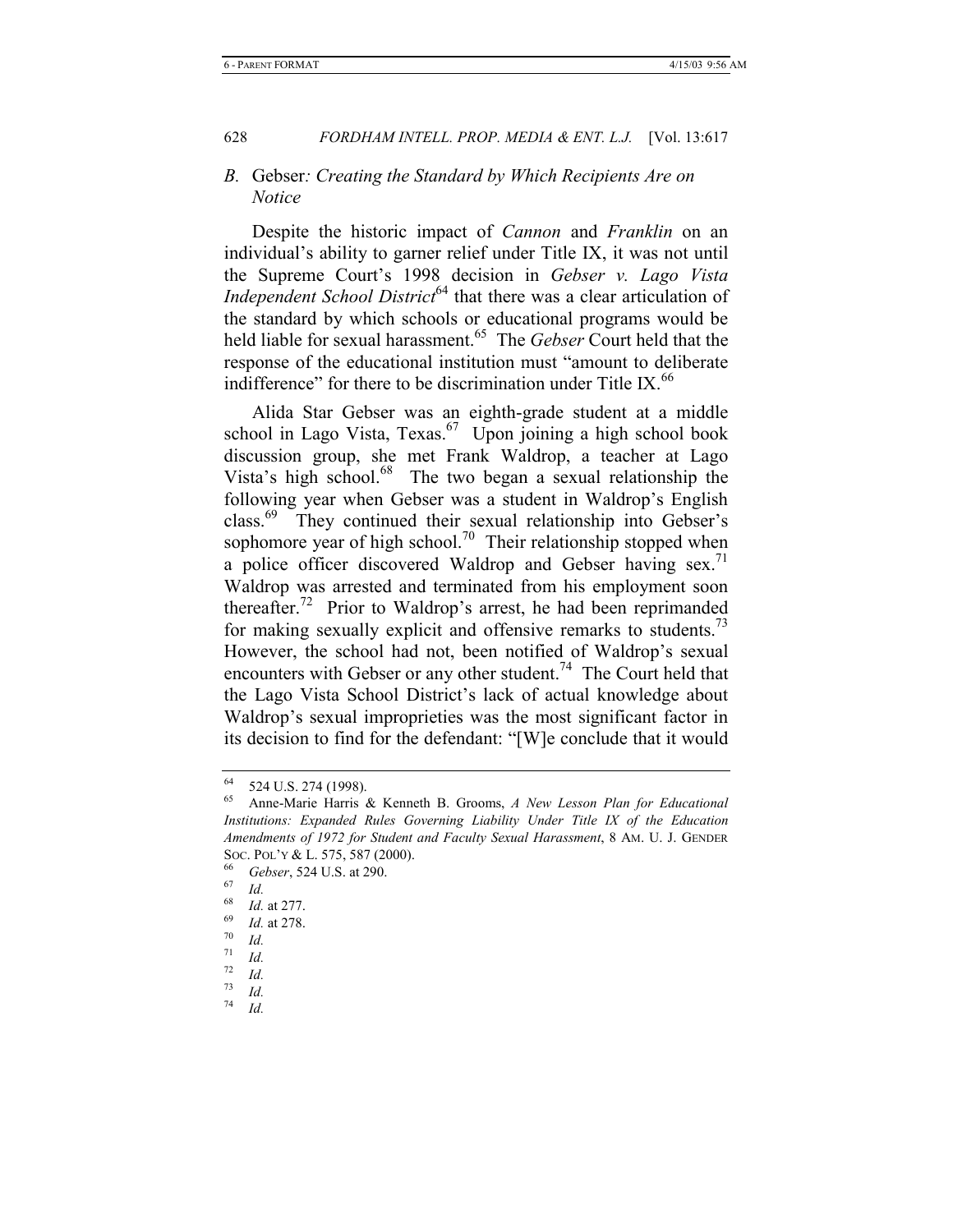'frustrate the purposes' of Title IX to permit a damages recovery against a school district for a teacher's sexual harassment of a student based on principles of *respondeat superior* or constructive notice, i.e., without actual notice to a school district official."<sup>75</sup>

Under *Gebser*, even if the school or program receives notice, it will only be subject to Title IX liability if it affirmatively abstains from addressing the alleged misconduct:

The administrative enforcement scheme presupposes that an official who is advised of a Title IX violation refuses to take action to bring the recipient into compliance. The premise, in other words, is an official decision by the recipient not to remedy the violation. That framework finds a rough parallel in the standard of deliberate indifference. Under a lower standard, there would be a risk that the recipient would be liable in damages not for its own official decision but instead for its employees' independent actions.<sup>76</sup>

*Gebser* created a high hurdle for subsequent Title IX plaintiffs: deliberate indifference.<sup>77</sup> Therefore, to succeed in a Title IX suit, it is not enough for the plaintiff to demonstrate that the school or education program was on notice of the sexual misconduct. In addition, the plaintiff has the daunting obstacle of demonstrating that the school pursued a policy of deliberate indifference.<sup>78</sup> According to Justice Sandra Day O'Connor, the author of the opinion, "No one questions that a student suffers extraordinary harm when subjected to sexual harassment and abuse by a teacher, and that the teacher's conduct is reprehensible and undermines the basic purposes of the educational system."79 Nonetheless, Justice O'Connor stated that the real issue "is whether the independent misconduct of a teacher is attributable to the school district that

*Id.* at 285. The significance of having the federal funding recipient on notice of its potential liability under Title IX was discussed in *Pennhurst State School and Hospital v. Halderman*, 451 U.S. 1 (1981).<br><sup>76</sup> Gebser, 524 U.S. at 290–91.<br><sup>77</sup> See Davis v. Monroe County Bd. of Educ., 526 U.S. 629, 643 (1999) (discussing the

*Gebser* standard). 78 *Gebser*, 524 U.S. at 290–91. 79 *Id.* at 292.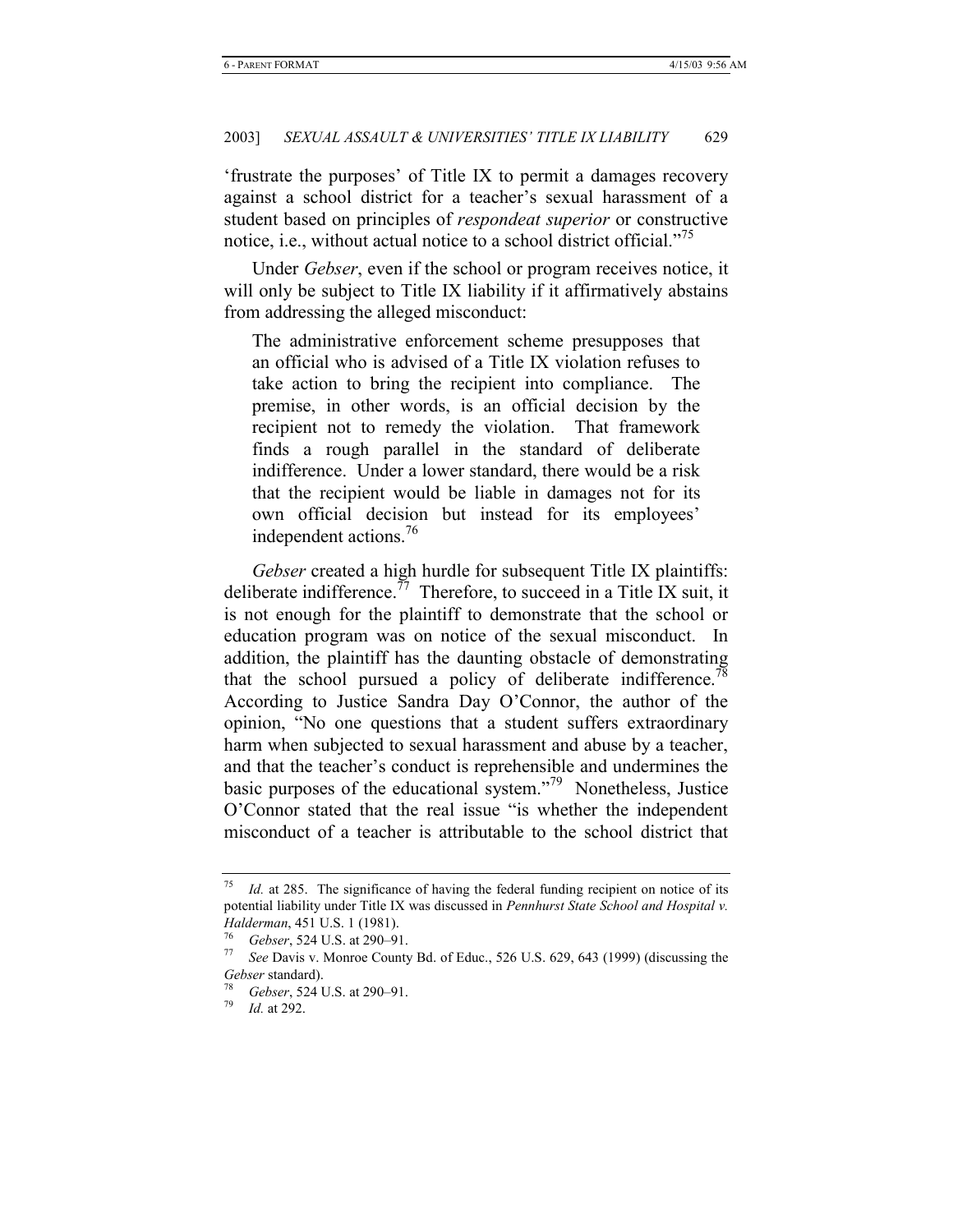employs him under a specific federal statute designed primarily to prevent recipients of federal financial assistance from using the funds in a discriminatory manner."<sup>80</sup>

The *Gebser* decision begs the question as to how an institution avoids liability. What steps does it have to take to avoid being declared deliberately indifferent? According to the OCR, "Effectiveness has always been the measure of an adequate response under Title IX. This does not mean a school must overreact out of fear of being judged inadequate. Effectiveness is measured based on a reasonableness standard."<sup>81</sup>

*Davis* expounded on the issues raised in *Cannon*, *Franklin*, and *Gebser*, creating a coherent analysis of the scope of Title IX sexual harassment liability. Moreover, *Davis* expanded the scope of Title IX liability by extending the private cause of action to include student-on-student, or peer, harassment. In so doing, the Supreme Court created a new avenue for suing educational institutions, holding that qualified educational institutions can be liable under Title IX for their "deliberate indifference" to known acts of harassment by a student at that institution that are so pervasive, and objectively offensive, that they denied the victim's access to educational opportunities guaranteed by the university.<sup>82</sup>

#### *C. New Realm of Title IX Litigation in the Wake of* Davis

The U.S. Supreme Court's decision in *Davis v. Monroe County* is particularly significant for plaintiffs' attorneys who have a new vessel to explore the well-traveled waters of Title IX litigation. As a result of *Davis*, there has been a plethora of Title IX lawsuits against universities, three of which involve allegations of deliberate indifference to sexual misconduct by members of each university's football team.<sup>83</sup>

 $rac{80}{81}$  *Id.* 

DOE OFFICE OF CIVIL RIGHTS [OCR], REVISED SEXUAL HARASSMENT GUIDANCE: HARASSMENT OF STUDENTS BY SCHOOL EMPLOYEES, OTHER STUDENTS, OR THIRD PARTIES (2001), http://www.ed.gov/offices/OCR/shguide.

<sup>&</sup>lt;sup>82</sup> Davis v. Monroe County Bd. of Educ., 526 U.S. 629, 630 (1999).

<sup>83</sup> *See supra* Part I.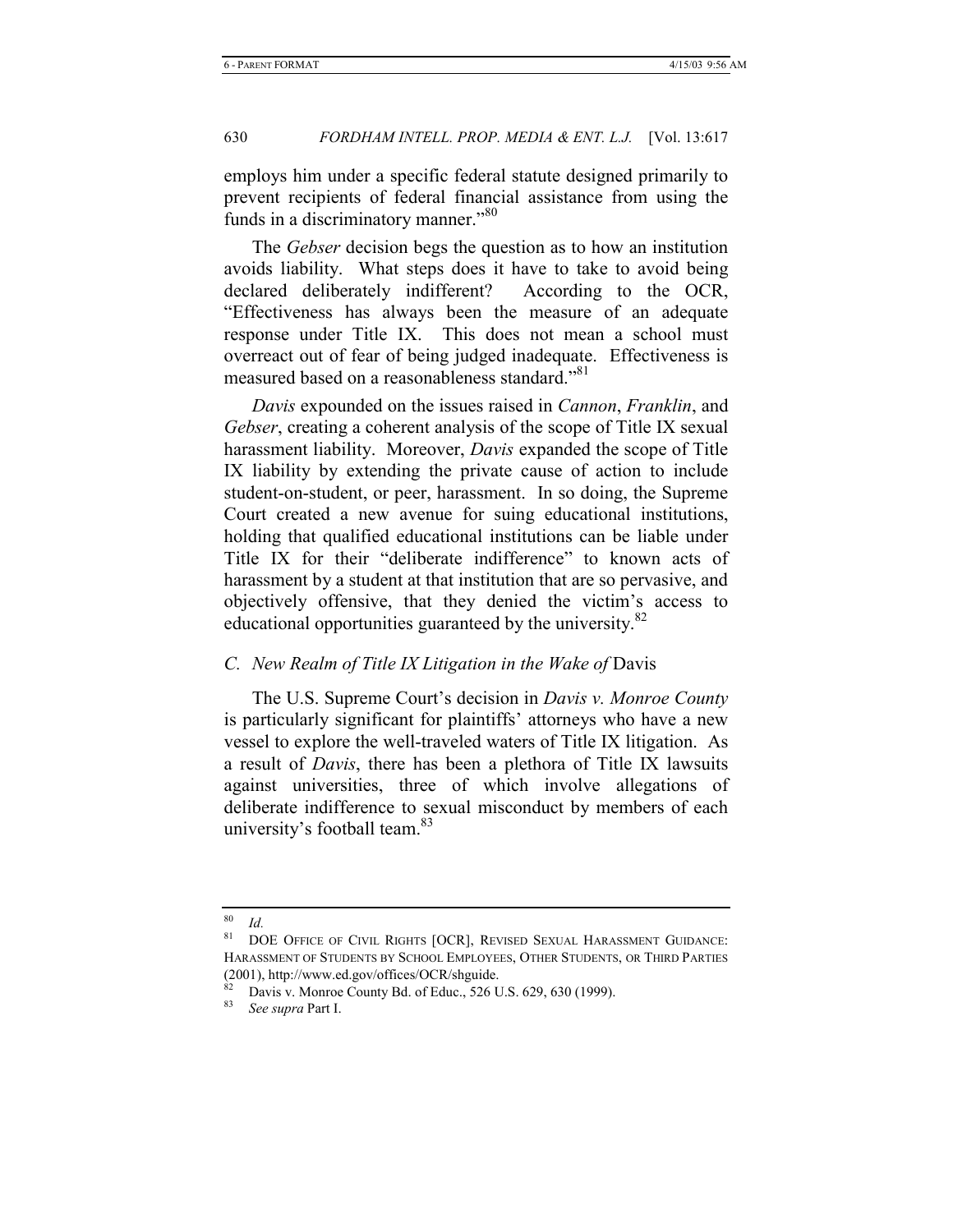LaShonda Davis was a fifth-grade student at Hubbard Elementary School in Monroe County, Georgia, when the harassment began.<sup>84</sup> In contrast to *Gebser*, the Monroe County Board of Education (hereinafter "Monroe County Board") was made aware of Davis's complaints of sexual harassment.<sup>85</sup> According to Davis, one of her classmates had attempted to touch Davis's breasts and genital area on a number of occasions.<sup>86</sup> The male student also made vulgar statements to Davis.<sup>87</sup> Davis's teacher contacted the school's principal, but he failed to follow up with any disciplinary action against Davis's classmate.<sup>88</sup> Over the course of the next few months, the offending student's vulgar behavior continued, including an incident where the student rubbed his body against Davis in a sexually suggestive manner, finally culminating in charges against the fifth-grader for sexual battery.<sup>89</sup>

Davis alleged that she could not concentrate on her studies and that her grades suffered as a result of her being subject to this form of harassment.<sup>90</sup> Davis had even become so distraught over the offending student's advances that she had written a suicide note.<sup>91</sup> According to Davis, the Monroe County Board was liable for her damages as a result of their actual notice of the sexual harassment and their deliberate indifference to it. $92$  Davis alleged that at one point, she and other female students formed a group to discuss the student's actions with the principal, but were denied access.<sup>93</sup>

Obviously, for an education institution to be deliberately indifferent to sexual harassment, a workable definition of what constitutes harassment is imperative. While this task has proven difficult, the Department of Education's Office of Civil Rights (OCR), the administrative body responsible for enforcing Title IX,

<sup>84&</sup>lt;br>85<br>*Id.* at 633–34.<br>86<br>87<br>81<br>88<br>88<br>88

<sup>88</sup> *Id.* at 634–35. 89 *Id.* at 634. 90 *Id.*

 $\frac{91}{92}$  *Id.* 

<sup>92</sup> *Id.* at 636. 93 *Id.* at 635.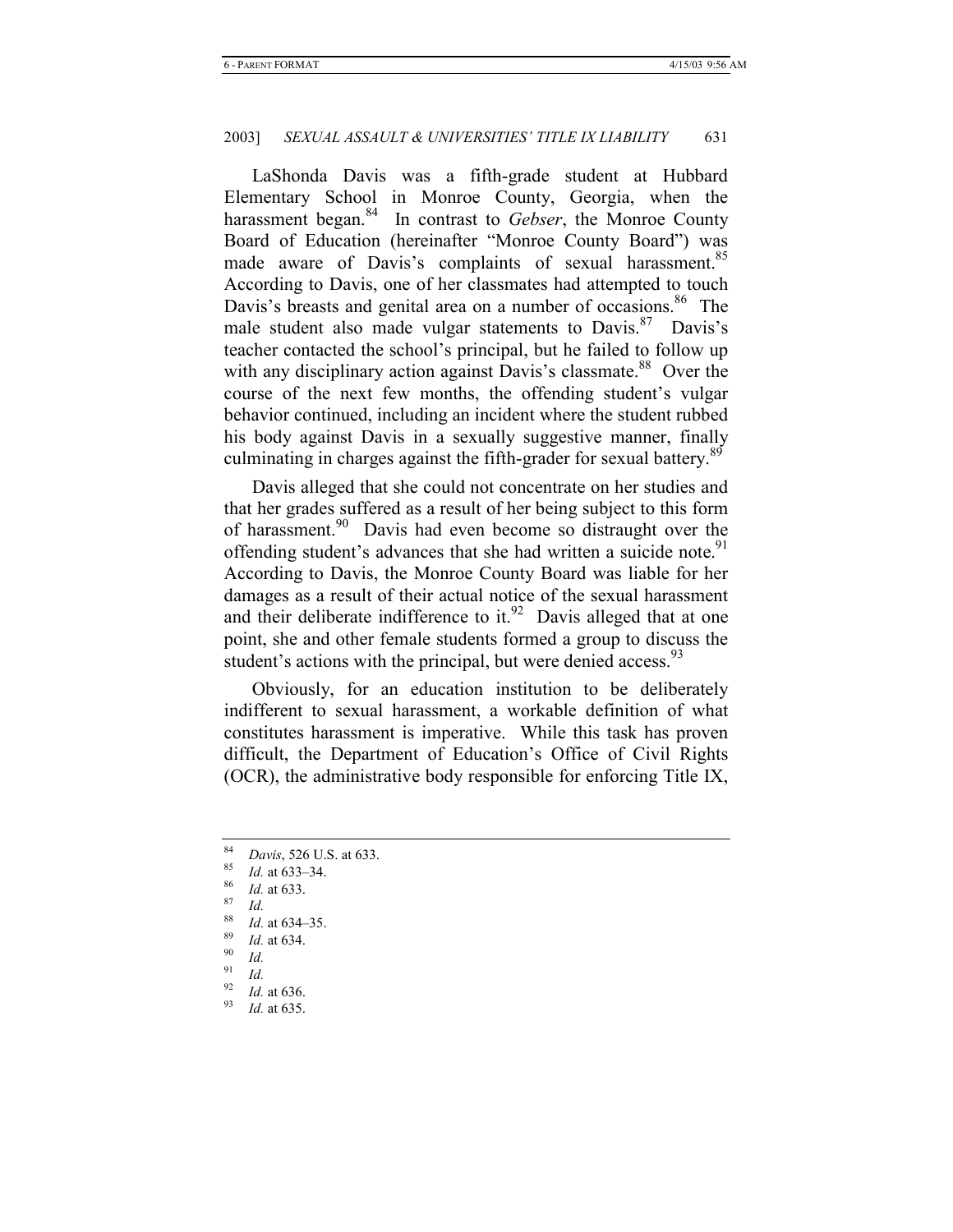has provided guidance.<sup>94</sup> According to the OCR's 2001 Revised Sexual Harassment Guidance:<sup>95</sup>

Sexual harassment is unwelcome conduct of a sexual nature. Sexual harassment can include unwelcome sexual advances, requests for sexual favors, and other verbal, nonverbal, or physical conduct of a sexual nature. Sexual harassment of a student can deny or limit, on the basis of sex, the student's ability to participate in or to receive benefits, services, or opportunities in the school's program.<sup>96</sup>

In the past, two central forms of sexual harassment have been identified: quid pro quo and hostile environment.<sup>97</sup> The OCR has since moved away from such a distinction, espousing one standard: "[W]hether the harassment rises to a level that it denies or limits a student's ability to participate in or benefit from the school's program based on sex."98

In *Davis*, the central issue was whether a recipient of federal funding may be liable for monetary damages in instances where it has been negligent in responding to student-on-student harassment, as opposed to teacher-on-student harassment,<sup>99</sup> as was the case in Gebser<sup>100</sup> and *Franklin*.<sup>101</sup> As such, it served as an important piece in Title IX's ever-evolving sexual harassment puzzle.

The Court's analysis primarily relied on the language of Title IX, and ultimately concluded that the

statute's plain language confines the scope of prohibited conduct based on the recipient's degree of control over the harasser and the environment in which the harassment occurs. If a funding recipient does not engage in harassment directly, it may not be liable for damages unless

<sup>94 20</sup> U.S.C. § 1681, 1682 (1990); *see* 34 C.F.R. § 106.1.<br>
95 OCR, *supra* note 81.<br>
96 *Id.* § II.<br>
97 Burlington Indus. v. Ellerth, 524 U.S. 742, 752 (1998).

<sup>98</sup> OCR, *supra* note 81, § V(A).<br><sup>99</sup> *Id.* at 639.<br><sup>100</sup> 524 U.S. 274 (1998).<br><sup>101</sup> 503 U.S. 60 (1992).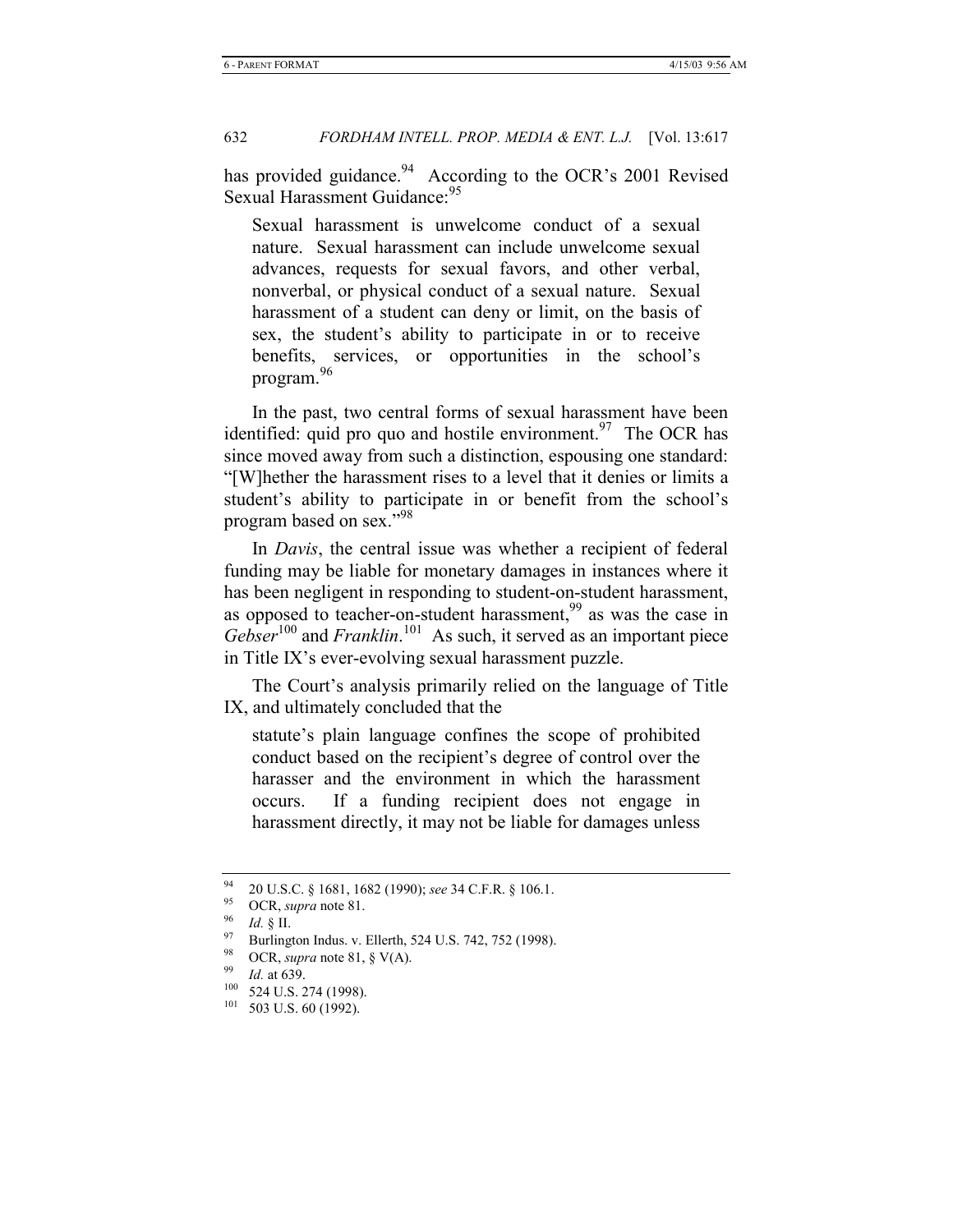its deliberate indifference "subjects" its students to harassment. That is, the deliberate indifference must, at a minimum, "cause [students] to undergo" harassment or "make them liable or vulnerable" to it.<sup>102</sup>

Thus, Title IX's private cause of action extends to situations not only where the harasser is a teacher or school official, but also where the victim and perpetrator of the harassment are students in the educational entity.<sup>103</sup> Writing for the Court, Justice O'Connor considered

whether the misconduct identified in *Gebser*—deliberate indifference to known acts of harassment—amounts to an intentional violation of Title IX, capable of supporting a private damages action, when the harasser is a student rather than a teacher. We conclude that, in certain limited circumstances, it does.104

According to the Supreme Court, while liability under Title IX is indeed clearest in situations when an agent of the recipient is involved, this is not the exclusive scenario.<sup>105</sup> A recipient exposes itself to Title IX liability under "circumstances wherein the recipient exercises substantial control over both the harasser and the context in which the known harassment occurs. Only then can the recipient be said to 'expose' its students to harassment or 'cause' them to undergo it 'under' the recipient's programs."<sup>106</sup> The final component of the analysis in a Title IX sexual harassment suit is thus one of control.

In the case of LaShonda Davis, the misconduct occurred during school hours and exclusively on the property of Hubbard Elementary School, which was overseen by the Monroe County Board.<sup>107</sup> There was no doubt that an administrator of the Monroe

<sup>&</sup>lt;sup>102</sup> Davis, 526 U.S. at 644 (quoting RANDOM HOUSE DICTIONARY OF THE ENGLISH LANGUAGE 1415 (1966) (defining "subject" as "to cause to undergo the action of something specified; expose" or "to make liable or vulnerable; lay open; expose")).<br><sup>103</sup> Id. at 643–44, 653–54.

<sup>103</sup> *Id.* at 643.<br>
105 *Id.* at 643–44, 653–54.<br>
107 *Id.* at 633–34.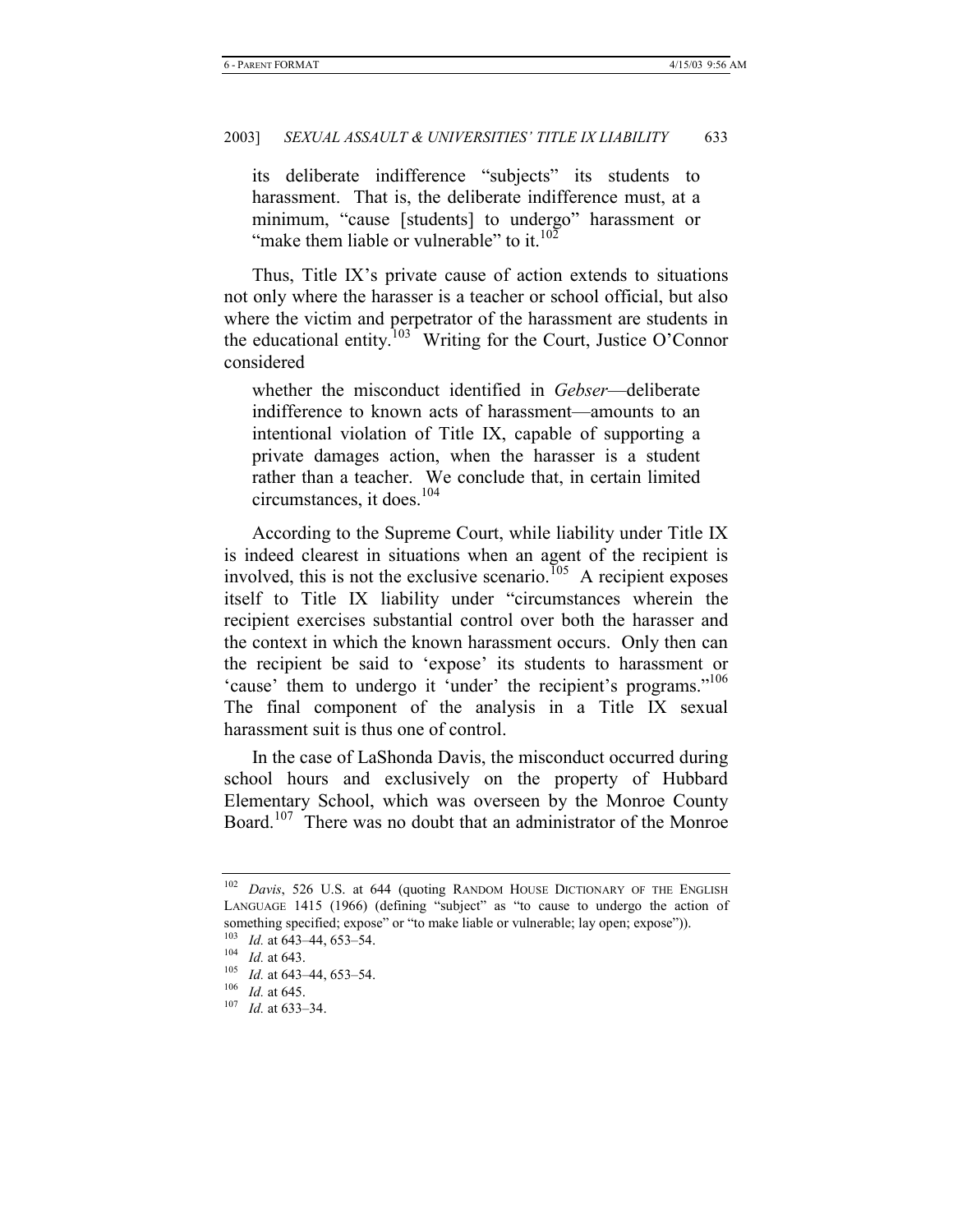County Board could have taken active measures to ensure that Davis was no longer the victim of sexual harassment. Accordingly, the Court held that it was the responsibility of the district court to determine whether the Monroe County Board did in fact act with deliberate indifference towards Davis and her allegations of harassment.<sup>108</sup>

The Court noted "that recipients may be liable for their deliberate indifference to known acts of peer sexual harassment does not mean that recipients can avoid liability only by purging their schools of actionable peer harassment or that administrators must engage in particular disciplinary action."<sup>109</sup> According to the majority's opinion, school officials must "merely respond to known peer harassment in a manner that is not clearly unreasonable."<sup>110</sup> As long as the recipient's approach to the issue of sexual harassment is made with reason and caution, and the problem has been addressed in some way, the recipient is likely to be protected from Title IX liability.<sup>111</sup>

In granting recipients flexibility to respond to sexual misconduct, the Court responded to the concerns of opponents of the decision, who attacked it as fiscally oppressive to recipients with limited budgets.112 According to the dissent in *Davis*, the majority's standard will expose schools, universities, colleges, and educational programs to a flood of litigation.<sup>113</sup> School districts with paltry budgets will use their valuable and limited resources to implement anti-Title IX measures.<sup>114</sup>

The cost of defending against peer sexual harassment suits alone could overwhelm many school districts, particularly since the majority's liability standards will allow almost any plaintiff to get to summary judgment, if not to a jury. In addition, there are no damages caps on the judicially

<sup>108</sup> *Id.* at 649, 653–54.<br>
109 *Id.* at 648.<br>
111 *Id.* at 649.<br>
112 *Id.* 

 $\frac{112}{113}$  *Id.* 

Id. at 680 (5-4 decision) (Kennedy, J., dissenting). Chief Justice William Rehnquist and Justices Antonin Scalia and Clarence Thomas joined Justice Kennedy's dissenting opinion.

Id. (Kennedy, J., dissenting).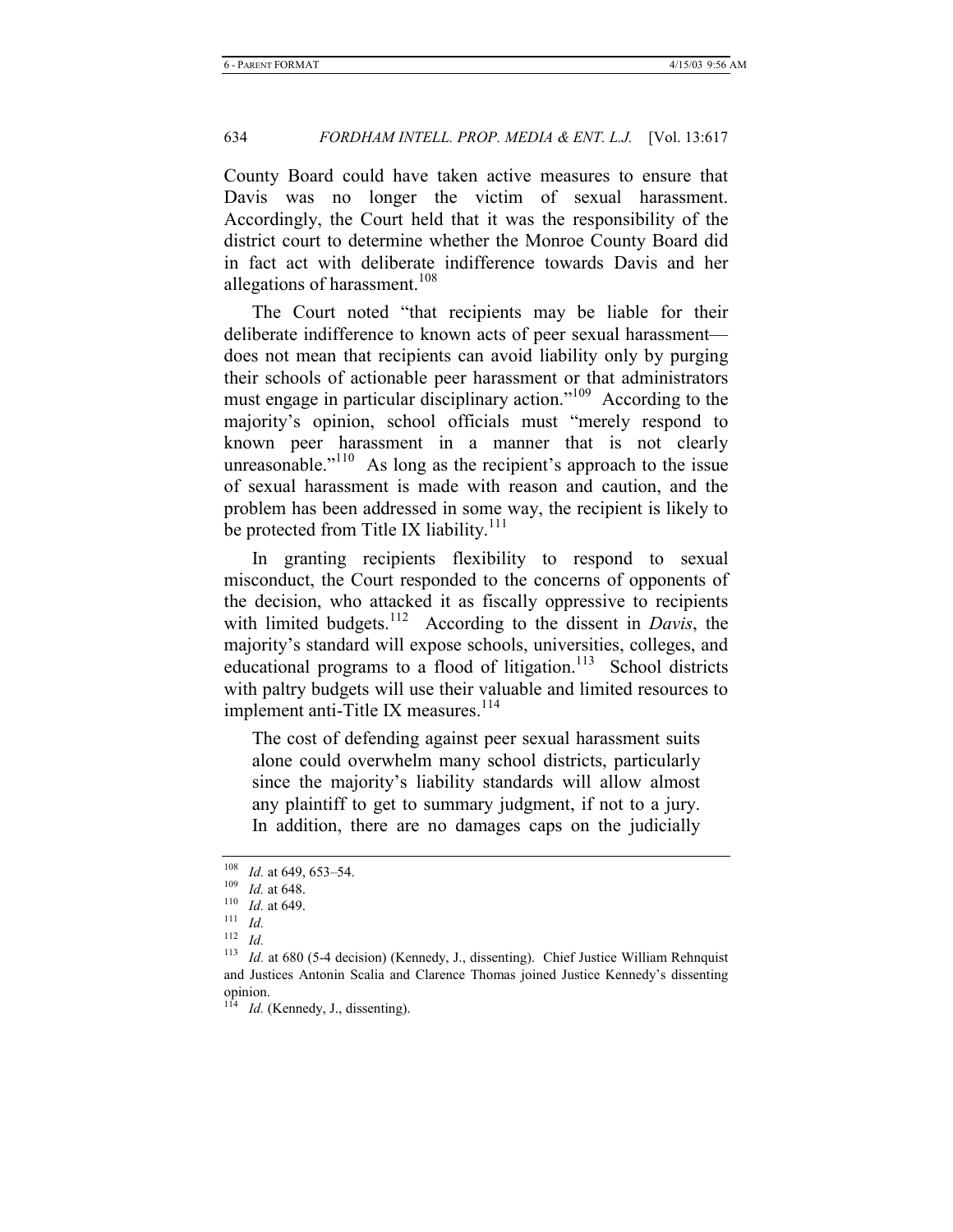implied private cause of action under Title IX. As a result, school liability in one peer sexual harassment suit could approach, or even exceed, the total federal funding of many school districts.<sup>115</sup>

The overall impact of *Davis* on school districts and universities has yet to be seen. At least on the university level, much will be learned from the outcomes in the University of Colorado, Oklahoma State, and UAB lawsuits. A verdict in favor of any of the three plaintiffs in those actions could put more universities and their policies towards sexual harassment on trial. Indeed, the holding in *Davis* should at least make universities and colleges, particularly those with high-profile Division I programs, aware of their exposure to Title IX liability. Administrators at these institutions must proactively reexamine their policies on sexual harassment and ask themselves whether they truly know the players who represent their football programs, both on and off the field.

# II. MONSTERS OR SIMPLY MISUNDERSTOOD? THE LINK BETWEEN FOOTBALL AND SEXUAL ASSAULT ON CAMPUS

The debate over the propensity of male athletes, specifically college football players, to commit sexual assault has received enormous attention, not only from the media, but also from those in the academic community.<sup>116</sup> Like no other sport, football evokes school, city, and state pride, and has become entrenched as the most popular sport in the United States.<sup>117</sup> Nonetheless, as the sport's popularity has grown, so has the scrutiny of the sport's personalities. Thus, every rape, robbery, drunk driving incident, and act of domestic abuse committed by a football player, whether it be a Division I third-stringer or National Football League superstar, receives media coverage, the intensity of which depends on the player's notoriety.

<sup>115</sup> *Id.* (Kennedy, J., dissenting). 116 Southall, *supra* note 32, at 276–78. 117 Andrei S. Markovits and Steven L. Hellerman, *Soccer in America: A Story of Marginalization*, 13 U. MIAMI ENT. & SPORTS L. REV. 225, 232 (1996).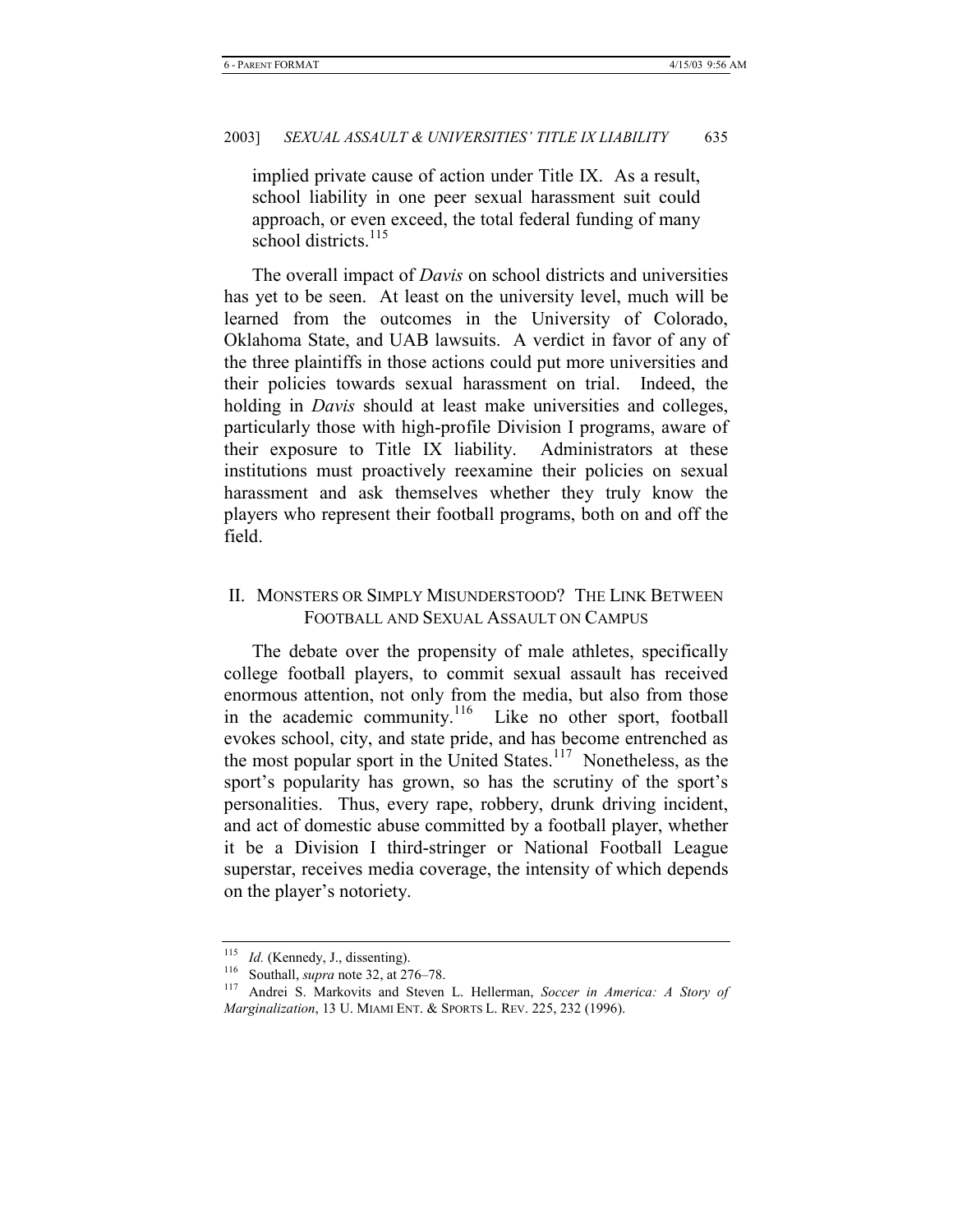Many contend that there is a correlation between one's participation in the sport and his propensity to commit criminal activity, particularly crimes of a violent nature.<sup>118</sup> Arguing that universities must allow a "thug mentality" to permeate their football teams for them to be successful, sports journalist Dan Le Batard observed:

It is always a little uncomfortable seeing the street get this close to the library. . . . Go to the highest levels of football and what you'll find in every huddle are a lot of stories about jailed relatives, dead friends and paths littered with more trouble than light.<sup>119</sup>

While the opinion that there is at least a correlation between football and the commission of violent crimes is widely espoused, the rationales behind such theories vary significantly.

In their own study of this issue, Carol Bohner and Andrea Parrot concluded that athletes, especially those competing in the more aggressive team sports such as football, lacrosse, and hockey, are particularly prone to commit sexual assault.<sup>120</sup> Although they lack significant empirical research to support their analysis, Bohner and Parrot contend that a potent mix of alcohol, arrogance, and ignorance, as well as an inherent propensity towards violence, makes the male athlete a particularly dangerous creature.<sup>121</sup>

Athletes are most likely to sexually assault after a game, when they are out either celebrating a win or drowning their sorrows after a loss. Drinking parties are frequently part of the post-game ritual, with female fans helping the athletes celebrate or commiserating with them. The likelihood of a sexual assault is greatest at this point if a female "groupie" appears to be "throwing herself" at an athlete with the intent of being seen with him or because

<sup>118</sup> *See, e.g.*, JEFF BENEDICT, PUBLIC HEROES, PRIVATE FELONS: ATHLETES AND CRIMES AGAINST WOMEN (1997).<br><sup>119</sup> Dan Le Batard, *While Clarett Lost a Dear Friend, Ohio State Lost Some Perspective,* 

MIAMI HERALD, Jan. 1, 2003, at 1D, http://www.miami.com/mld/miamiherald/sports/ columnists/dan\_le\_batard/4852075/4852075.htm.

<sup>&</sup>lt;sup>120</sup> Carol Bohner & Andrea Parrot, SEXUAL ASSAULT ON CAMPUS: THE PROBLEM AND THE SOLUTION 22–23 (1993). 121 *Id.*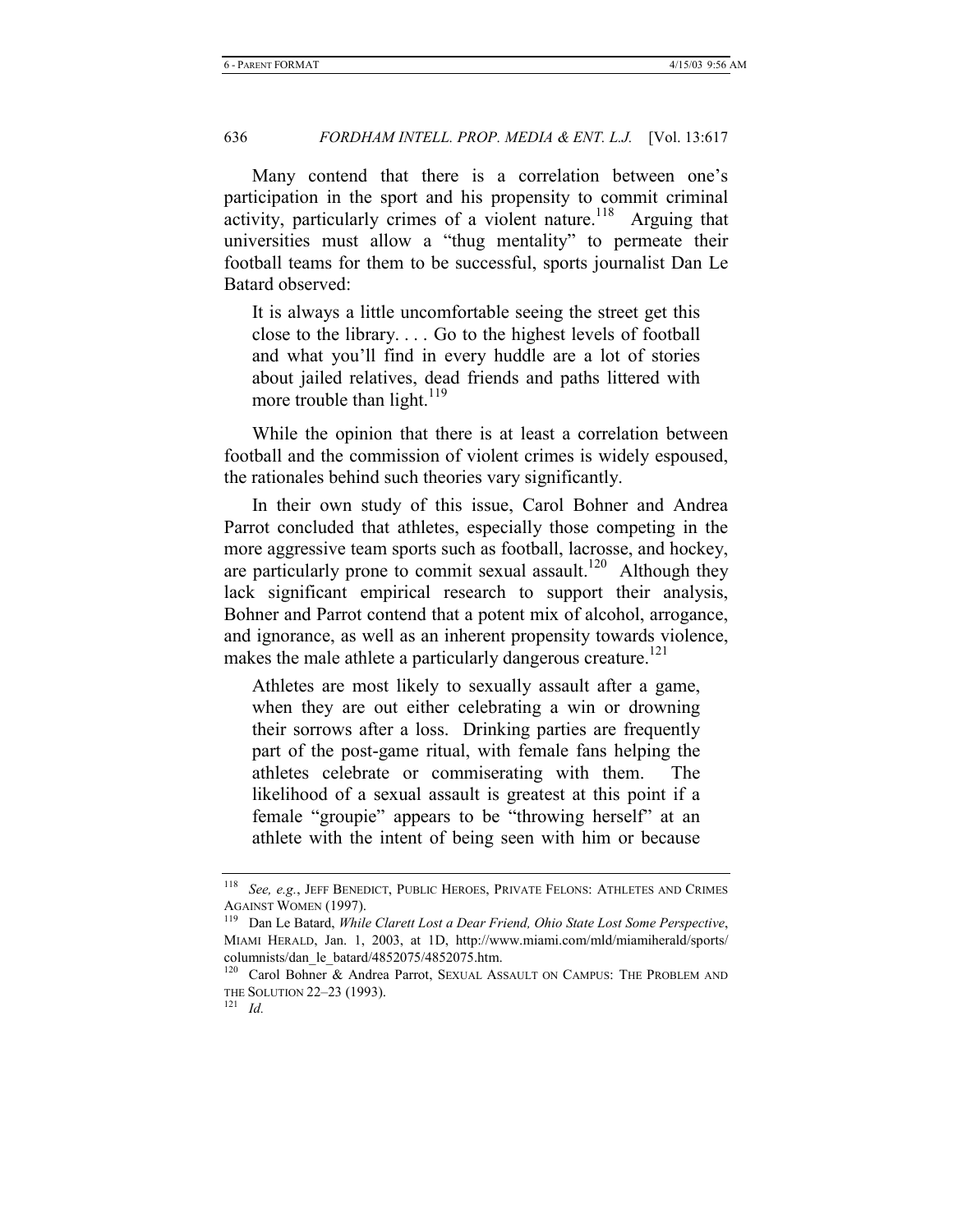she wants to be his friend. The athlete may be unable to distinguish between her desire for friendship and his perception that she is throwing herself at him because she wants sex. Further, he may believe that this is what he deserves as a result of his "star" status.<sup>122</sup>

Under this line of thought, male student-athletes participating in the more violent are unable to separate themselves from the aggressive and hostile nature of the contests in which they immerse themselves. $123$ 

Dr. Earl Smith, Rubin Professor of American Ethnic Studies of Sociology at Wake Forest University, subscribes in part to this theory:

Football is a violent sport. It is not anything like you see or hear on television. When you are down there on the field, you can hear it and feel it. You can hear and feel the hits and what the players say to each other. . . . When these football players leave that football field, that stadium, that locker room, they are still carrying with them the mindset that they have to be tough. If I'm playing against guys who are trying to crush me, it's hard for me to turn it off when I put on the khakis and go back to the dorm.<sup>124</sup>

Still others contend that the alleged causation between football and sexual assault is due to the player's perception of his own invincibility. Alan Klein, a professor of psychology at the University of Arkansas, argues that "the kid going to [a top football school] has been recruited by 80 other schools and has a sense of entitlement . . . and included in that is the view of women as always at one's beck and call."<sup>125</sup> Similarly, Jay Coakley, a

<sup>122</sup> *Id.*

<sup>123</sup> *See* Bill Brubaker, *Violence in Football Extends off Fields*, WASH. POST, Nov. 13, 1994, at A1 (citing Edward Gondolf, professor of sociology, Indiana University of Pennsylvania).

<sup>&</sup>lt;sup>124</sup> Telephone Interview with Dr. Earl Smith, Rubin Professor of American Ethnic Studies of Sociology, Wake Forest University (Dec. 16, 2002) [hereinafter Dr. Smith Interview].

<sup>125</sup> Maryann Hudson, *From Box Score to the Police Blotter*, L.A. TIMES, Dec. 27, 1995, at A1 (alteration in original) (quoting Alan Klein, professor of psychology, University of Arkansas).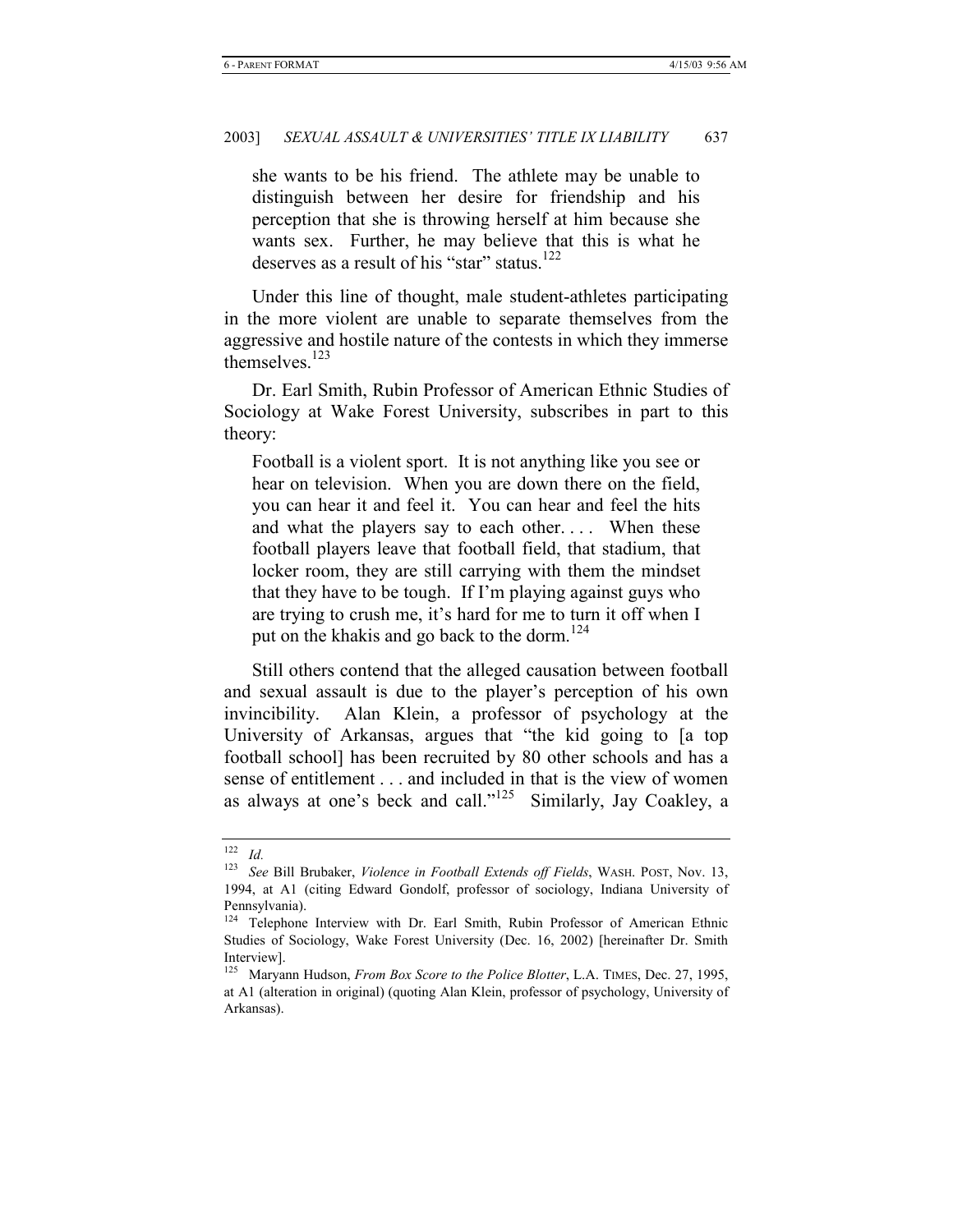sociologist at the University of Colorado at Colorado Springs believes there has "been a growing sense of hubris among highprofile athletes. . . . When that happens, the social controls that exist in the rest of the community don't apply to them directly, and they don't feel it [sic] should." $126$ 

Arguments supporting the theory that playing football automatically makes one more prone to commit sexual assault are mistaken. In fact, there is no inherent causal link between an individual's participation in any form of athletic competition, including football, and the propensity to commit sexual assault. The problem is more complicated and has to do more with upbringing and social influences than anything else.

According to Dr. William Parham, a sports psychologist at the University of California, Los Angeles (UCLA), that a player commits sexual assault or engages in other violent misconduct often suggests that there are other personal challenges that need to be addressed:

The perpetuation of sexual assault is not the result of the perpetrator succumbing to a mysterious force, a sudden urge, or merely acting on a whim. It is a very deliberate, premeditated act of violence that reflects the assailant's demented need to experience personal control. The perpetuation of sexual violence is not a phenomenon that can be studied in isolation. It is understood most accurately when its study is viewed within the multiple contexts (e.g., familial, social, greater environmental, intrapersonal) that it occurs.<sup>127</sup>

This is essentially the same viewpoint subscribed to by Jeff Benedict, whose seminal work, *Public Heroes, Private Felons*, has contributed greatly to the debate on this topic.<sup>128</sup> Benedict concludes that even before a football player takes his first snap in

<sup>126</sup> Edward Wong, *There's No Stopping Athletes' Misbehavior*, N.Y. TIMES, Dec. 23, 2001, § 8, at 1 (quoting Jay Coakley, professor of sociology, University of Colorado at Colorado Springs).

<sup>&</sup>lt;sup>127</sup> Telephone Interview with Dr. William Parham, sports psychologist, UCLA (Nov. 27, 2002) [hereinafter Dr. Parham Interview].

<sup>128</sup> BENEDICT, *supra* note 118.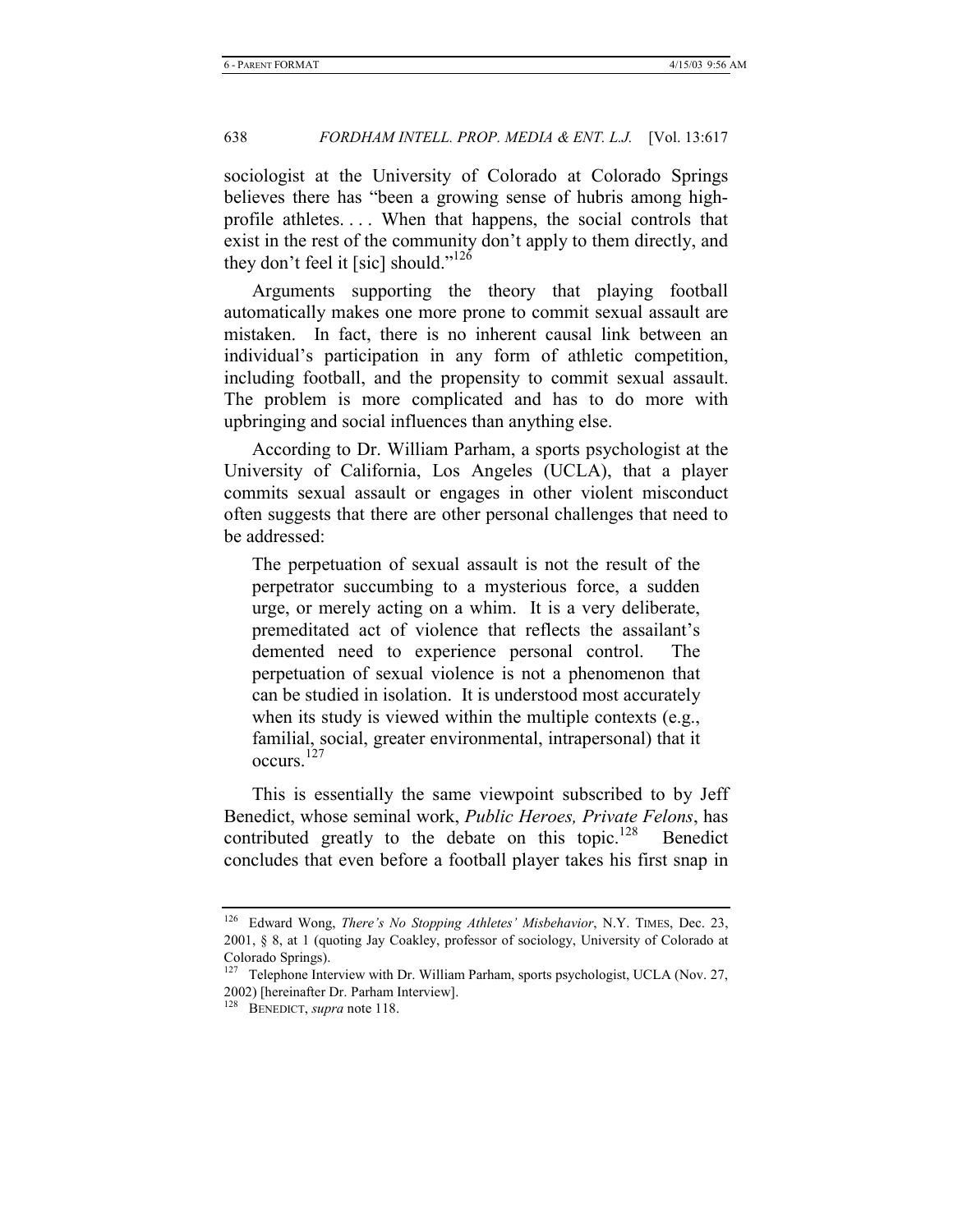college or the pros, his propensity to commit violent acts outside the game of football can be predicted; those ultimately charged with sexual assault usually have established a criminal record at an early age and have a history of deviant but legally permissible sexual behavior.<sup>129</sup> American society's espousal of the athlete, in addition to the sports world's somewhat selfish desire to reform athletes with deep-seated issues, only exacerbates the growing problem. "[T]here has been an altruistic tendency to project college and professional sports as an opportunity for young men who would otherwise be destined for crime and despair. Yet these are the players who are disproportionately responsible for the litany of sexual assault and domestic abuse charges filed against athletes."<sup>130</sup>

Dr. Earl Smith of Wake Forest University contends that Benedict's assertions are largely correct and were unfairly criticized as "racist" when first introduced in  $1997$ .<sup>131</sup> Benedict found that most athlete-offenders were African American. This fact is not a result of any inherent trait, but rather because many come from poor urban areas and are introduced to violence at a young age.132 According to Benedict, the result is a propensity towards deviant behavior, which is often overlooked because of their athletic talents:

The fact that so many athlete-offenders are black is not a function of race, but rather a result of the rising recruitment of poorly prepared young men, the majority of whom are black, whose social backgrounds are rife with problems. . . . It is unrealistic to expect that poorly prepared young men from urban areas will suddenly abandon their ways after receiving an athletic scholarship and arriving at an elite college campus. On the contrary, the enticements that accompany big-time athletics can be acutely problematic for young men from deprived backgrounds. There should be little hesitation in addressing squarely the glaring problem of ill-prepared

<sup>129</sup> *Id.* at xvii. 130 *Id.*

<sup>131</sup> Dr. Smith Interview, *supra* note 124. 132 *See* BENEDICT, *supra* note 118, at xvi.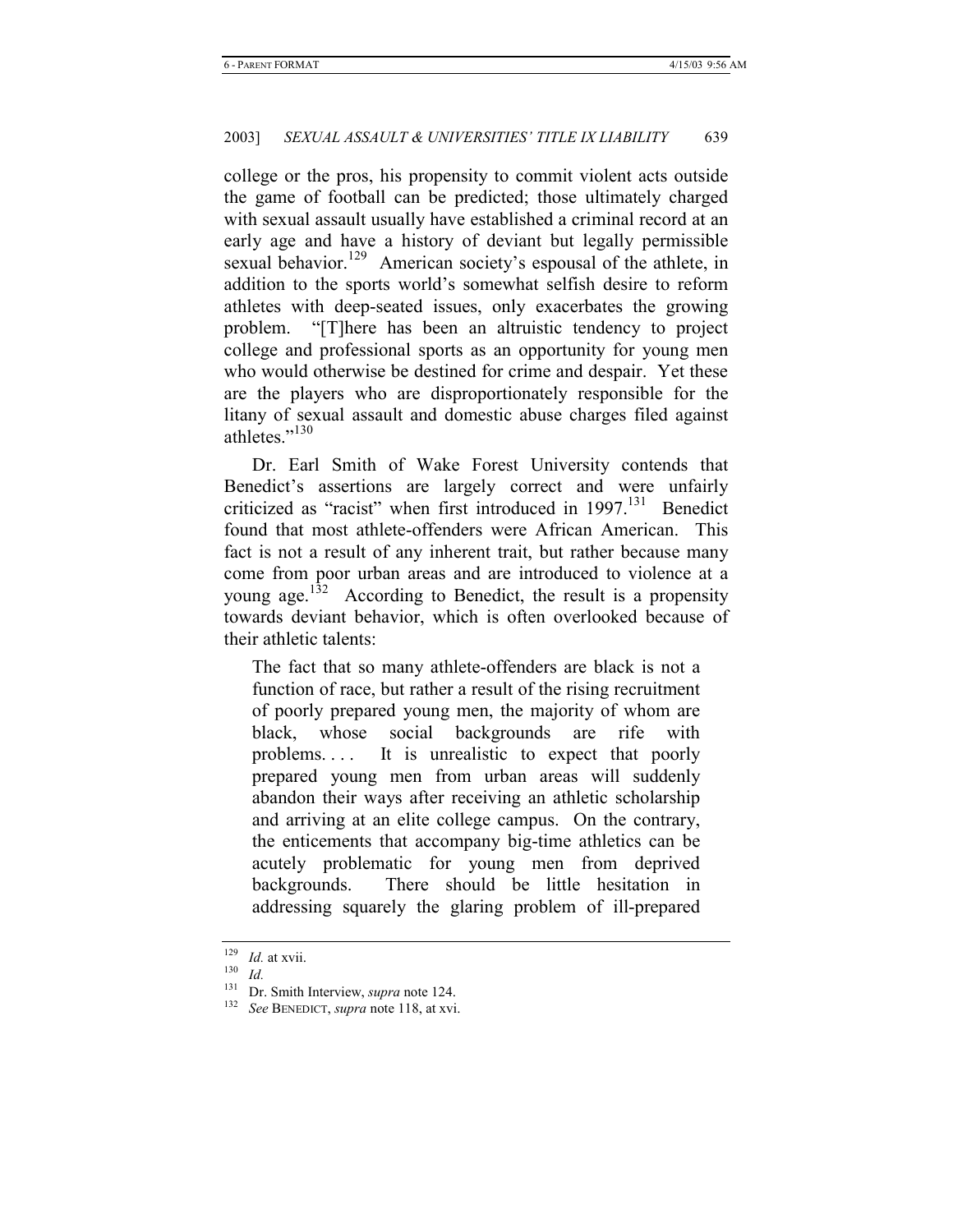young black men being brought to college campuses to play sports, only to find themselves arrested for rape, battery, and other crimes. $^{133}$ 

For Dr. Smith, an African American, it is impossible not to look at race as a primary factor in explaining the link between football players and sexual assault: "You look at the research. You look at the numbers. [Those accused of sexual assault] are disproportionately African Americans who come from poor backgrounds."<sup>134</sup>

Universities are recruiting more and more players "from bad areas where violence, rape, sexual assault and murder are part of their everyday lives."135 Former Nebraska head coach Tom Osborne illustrated this point while explaining his theory of recruiting in the wake of Nebraska's second straight national championship in 1995: "[W]e'll take a kid who comes from a noparent family. And we'll take a kid out of a tough neighborhood."136 Nebraska's athletic director, Bill Byrne, added, "You don't win football games with choirboys. You've got to be tough to play."<sup>137</sup> According to sports columnist Dan Le Batard:

You aren't good in a sport this savage simply because of athletic gifts. Given two players of similar skill, a coach will always take the one with more difficulty in his past because, at the height of competition, you need the guy on your side for whom hunger isn't merely an athletic cliché but rather something very real that once growled in his stomach. Poorer kids tend to be tougher kids. Generally speaking, they want in a way that kids from affluence don't or can't.<sup>138</sup>

That the suits against UAB, the University of Colorado, and Oklahoma State involve members of the schools' football teams

<sup>133</sup> *Id.* at xvi–xvii. 134 Dr. Smith Interview, *supra* note 124. 135 *Id.*

<sup>136</sup> Lee Barfknecht & James Allen Flannery, *NU Football Endures Off-Field Scrutiny*, OMAHA WORLD-HERALD, Feb. 4, 1995, at 39. 137 *Id.*

<sup>138</sup> Le Batard, *supra* note 119.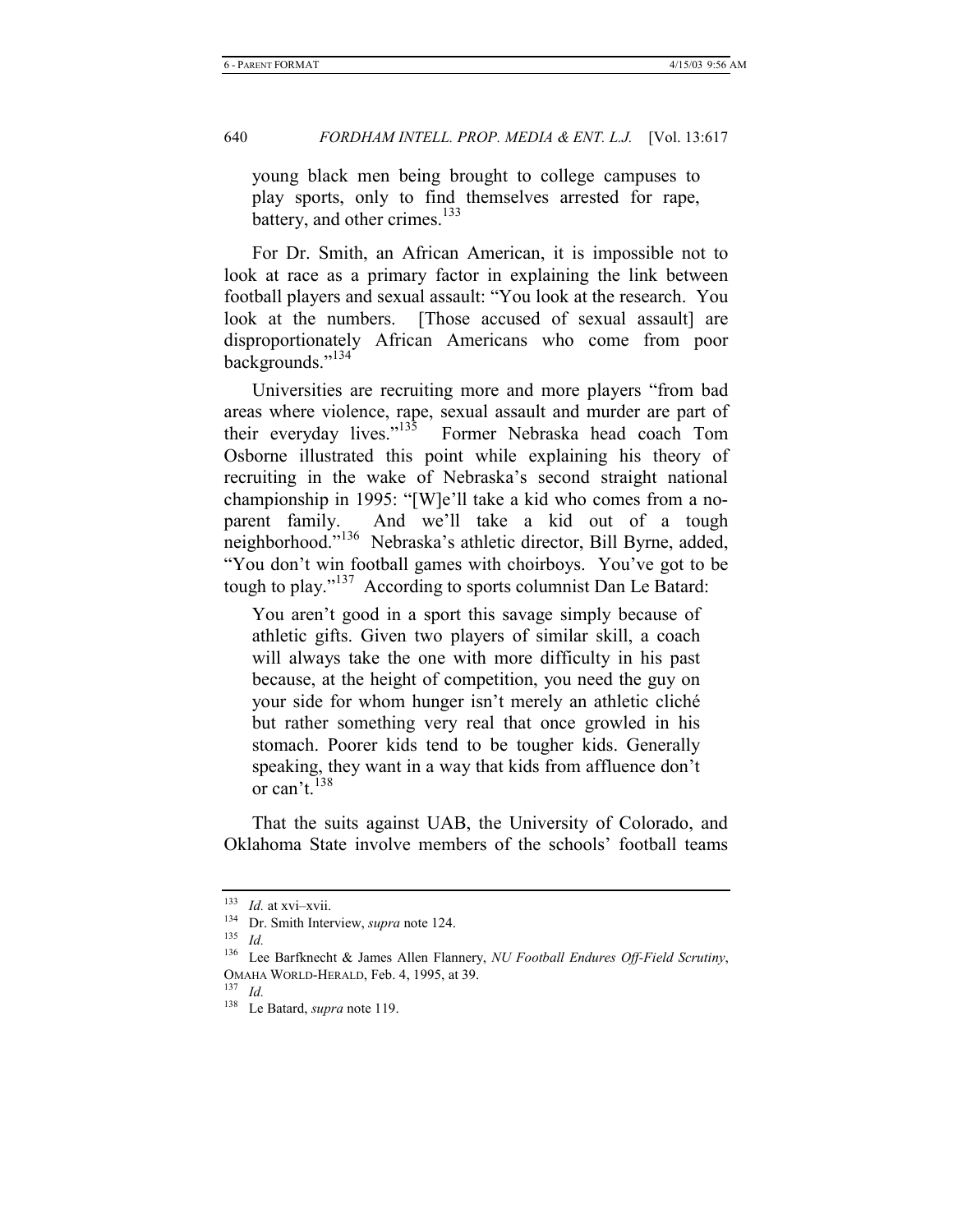should be significant for administrators at Division I academic institutions. "I think the whole issue [of rape allegations against collegiate football players] is fairly sobering, if not horrifying. . . . I think whenever you have alleged issues of this nature, it warrants lots of introspection,"139 said Kevin White, athletic director of Notre Dame, whose own football program is under increased scrutiny in light of recent allegations that four former members of the football team raped a student at an off-campus party.<sup>140</sup> According to accounts of the incident, the rape occurred at an offcampus house on March 28,  $2002$ <sup>141</sup> The victim had met the players at a bar earlier in the evening and went to the house after being informed that there was a party there.<sup>142</sup> The police report indicates that the players were "laughing and joking" after their attack on the victim.<sup>143</sup> For Notre Dame, the alleged rape tested its policy of holding student-athletes to the same high moral standards as the rest of the student body.<sup>144</sup> Nonetheless, following the University's investigation of the incident, the decision for Notre Dame was simple: expel the alleged perpetrators regardless of whether the criminal charges went forward.<sup>145</sup>

The accounts of the University of Colorado, Oklahoma State, and UAB incidents are no less disturbing. The University of Colorado litigation stems from a 1997 recruiting party that was apparently a tradition on the school's campus. After consuming alcohol and passing out in a Boulder, Colorado hotel suite, a seventeen-year old high school student was allegedly raped by a University of Colorado football recruit.<sup>146</sup> The alleged victim had

<sup>&</sup>lt;sup>139</sup> David Haugh, *Graham Omission Doesn't 'Ad' Up*, SOUTH BEND TRIB. (Ind.), Apr. 25, 2002, at B1 (quoting University of Notre Dame's athletic director, Kevin White).

 $\frac{140}{141}$  *Id.* 

<sup>141</sup> *See* Haugh, *supra* note 19. 142 Margaret Fosmoe & David Haugh, *ND Expels All Four Rape Students*, SOUTH BEND

TRIB. (Ind.), May 4, 2002, at A1.<br><sup>143</sup> See Haugh, *supra* note 19.<br><sup>144</sup> *Id.* ("Notre Dame was one of four schools recognized in 2000 for its Student Development program, aimed to round out the lives of Irish student-athletes. Sixty-nine percent of those student-athletes perform some type of community service.").

<sup>&</sup>lt;sup>145</sup> Fosmoe & Haugh, *supra* note 142.<br><sup>146</sup> Mike Freeman, *Using Sex to Sell Recruits*, MILWAUKEE J. SENTINEL, Nov. 24, 2002, at 1C.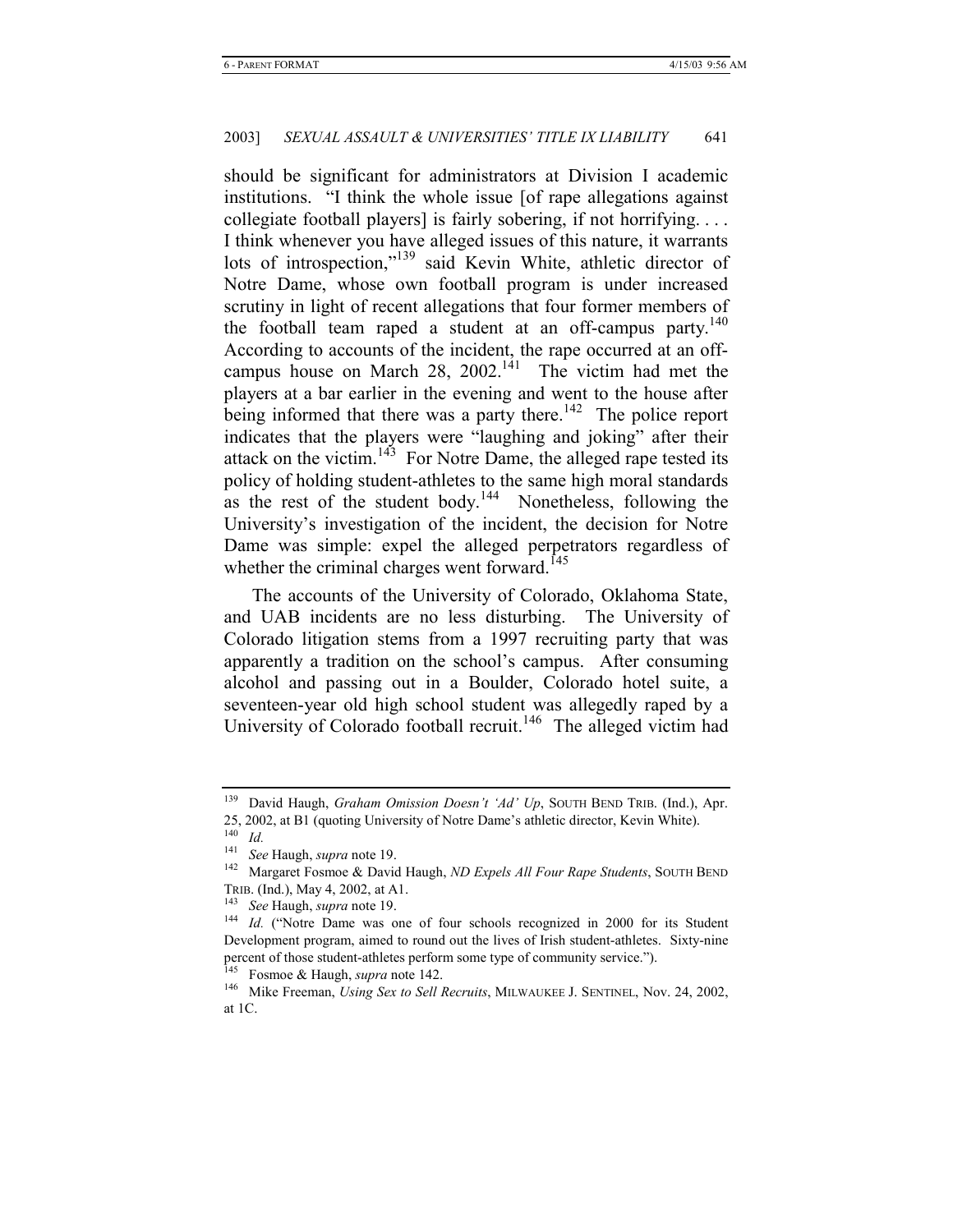been attending a party for University of Colorado recruits.<sup>147</sup> After an eight-month investigation, the authorities did not file charges against the player because no one could corroborate the victim's account of the incident.<sup>148</sup> Nonetheless, according to District Attorney Mary Keenan, the incident was serious enough that she told the university "in no uncertain terms that if they did not straighten out what happens at these recruiting parties, . . . we would take it very seriously if anything like this occurred again."<sup>149</sup>

It is for this reason that there has been so much controversy surrounding the alleged rape of a woman at a December 7, 2001, recruiting party. There, recruits were allegedly given alcohol and marijuana by members of the football team, who then brought the high school students to an off-campus apartment, where four women, four University of Colorado football players, and two recruits proceeded to engage in various sexual acts.<sup>150</sup> Similar to the 1997 incident, one of the alleged victims said that she had passed out after consuming an abundance of alcohol.<sup>151</sup> The victim awoke to one of the recruits raping her and another attempting to force the woman to perform oral sex.<sup>152</sup> Despite a recruit's admission that the sexual incident occurred, the prosecutors decided not to file charges, apparently relying on the recruit's argument that the acts were consensual.<sup>153</sup> The only charges that resulted in a conviction were those against the University of Colorado student-athletes for providing alcoholic beverages to minors.<sup>154</sup>

Following the incident, the University of Colorado revised its football recruiting rules and wrote letters to parents of recruits about the behavioral expectations of their sons during campus

 $\frac{147}{148}$  *Id.* 

<sup>148</sup> *Id.*

<sup>149</sup> *Id.* (quoting Colorado District Attorney Mary Keenan). 150 *Id.*; Owen S. Good, *Four Booked in Wild Welcome for CU Recruits*, ROCKY MOUNTAIN NEWS, May 1, 2002, at 5A. 151 *Id.*

<sup>&</sup>lt;sup>153</sup> Id.; see also Keith Coffman, *CU Players Avoid Rape Charges*, DENVER POST, Apr.

<sup>28, 2002,</sup> at B-01.

<sup>154</sup> *See* Freeman, *supra* note 146.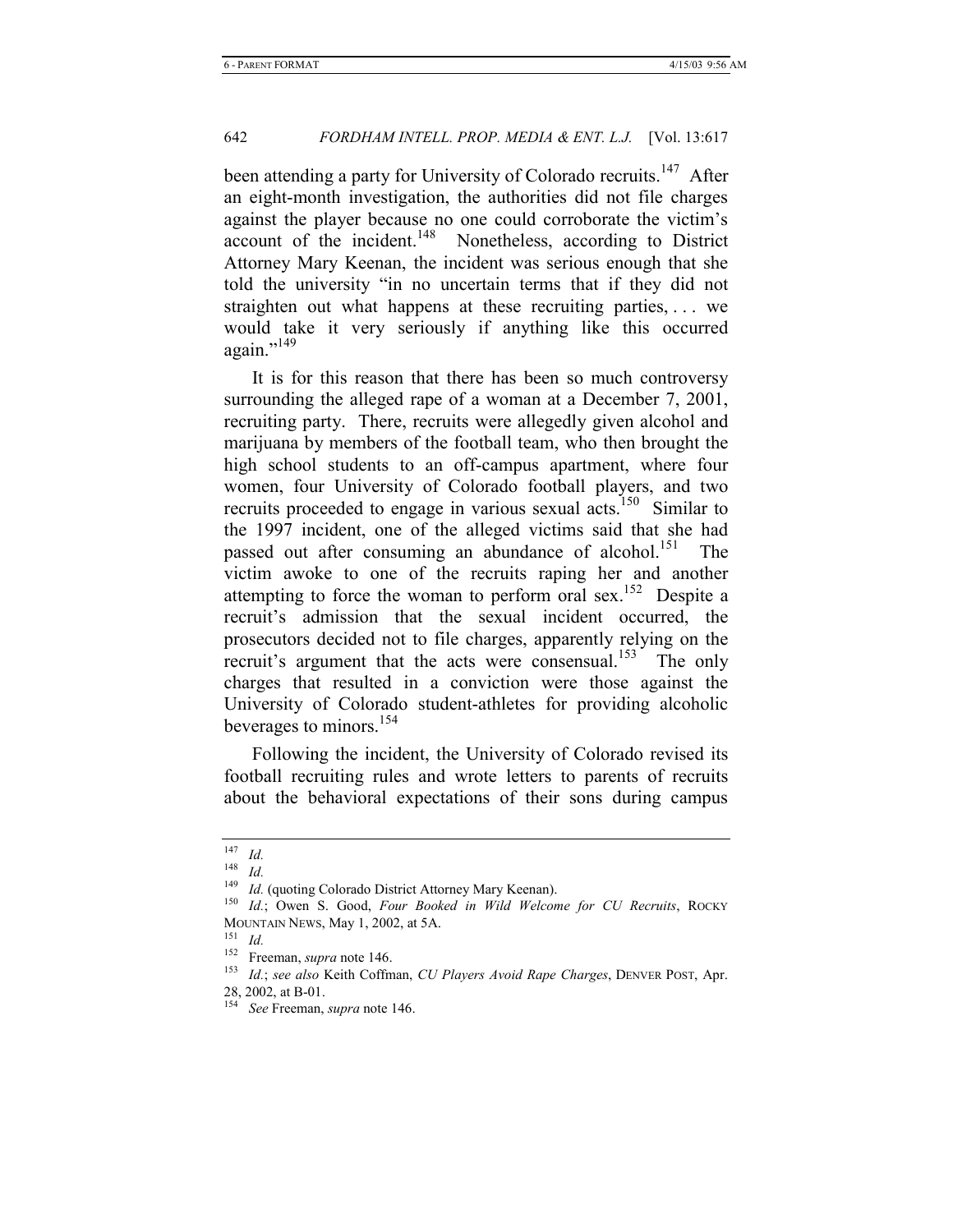visits.155 Nonetheless, the players involved in the alleged attack remain on campus, where the ramifications of the incident are still felt.<sup>156</sup> Especially for female students, it is "frightening that it could happen in a place you think you're safe. . . . It's one thing having to be worried when you're walking across campus, but the fact that it happened at her home is scary."<sup>157</sup>

It is clear from these disturbing accounts, as well as those involving players from UAB and Oklahoma State, that universities must be cognizant of the potential threats posed by members of their football teams. If they are not, they might find themselves sued under Title IX for acting with deliberate indifference towards sexual harassment. Perhaps more importantly, administrators who ignore the issue of sexual assault by athletes will be sending a signal that by virtue of athletic prowess, certain students deserve more rights and more leeway than others. In doing so, the very mission of the university—to assist in the personal and intellectual growth of all students, athletes and non-athletes alike—will be tarnished, if not destroyed. Consequently, it is of great significance for universities to understand just how they might address allegations of sexual assault involving members of the football team.

# III. UPHOLDING THE UNIVERSITY MISSION: A PRESCRIPTION FOR ADDRESSING THE PROBLEM OF ALLEGATIONS OF SEXUAL ASSAULT INVOLVING MEMBERS OF THE FOOTBALL TEAM

Four themes should rule the university's approach to the issue of sexual assault by members of the football team: education, accountability, independence, and consistency.

<sup>155</sup> Coffman, *supra* note 153 (In response to rape allegations, CU Chancellor Richard Byyny ordered the football program to establish guidelines for campus recruiting trips and required letters to be delivered to recruits and their families explaining the University's policies.).

<sup>156</sup> *Id.*

<sup>157</sup> *See* John Ingold et al., *Gang Rape Alleged at CU*, DENVER POST, Dec. 14, 2001, at A-01.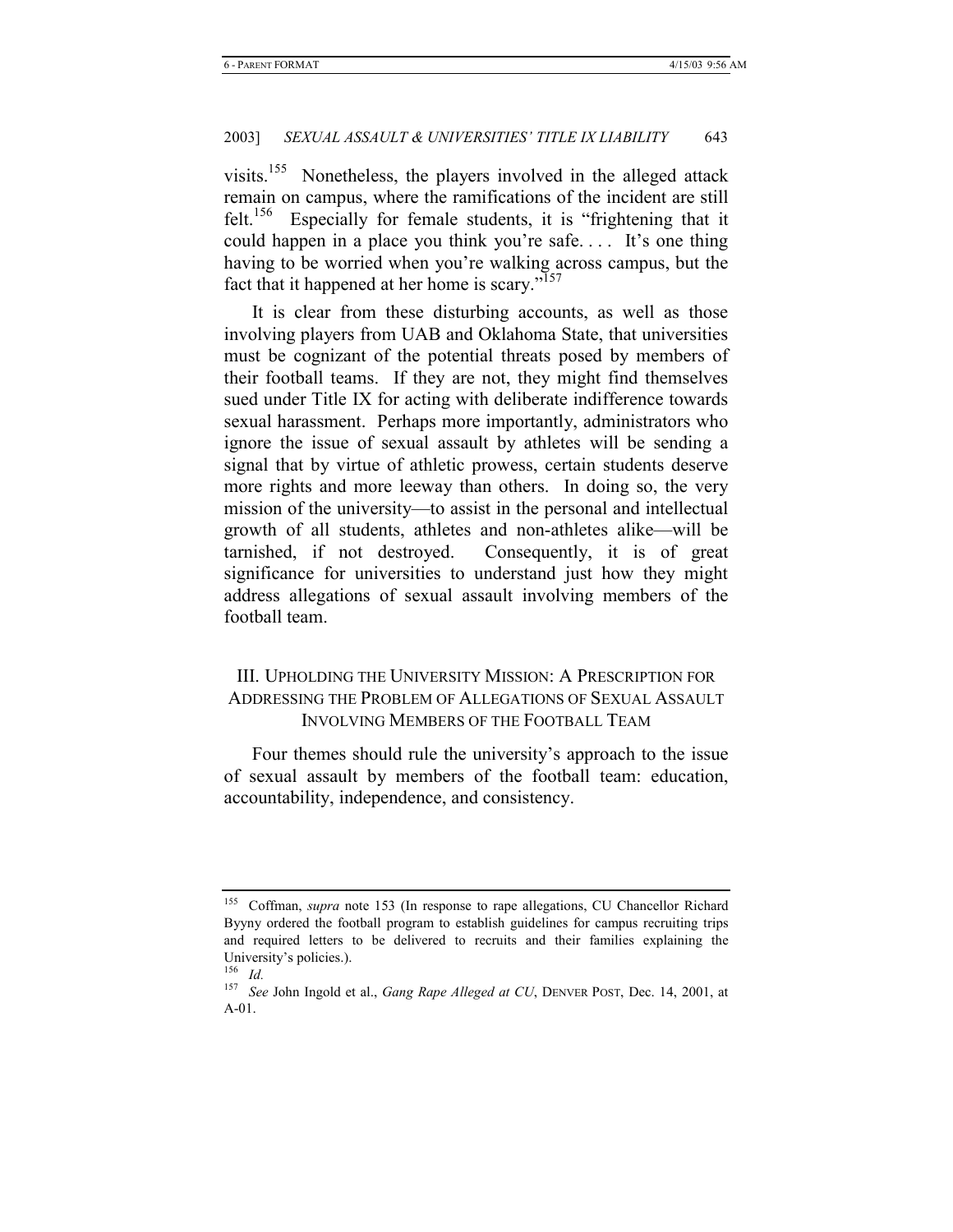#### *A. Education: A Small but Significant Step in the Right Direction*

A critical step to begin complying with the sexual harassment provisions of Title IX is the implementation of a program where football players are educated about the dangers of sexual assault and alerted to the problems associated with sexually aggressive behavior. While such a program alone will not insulate universities from Title IX liability, absent a university-mandated education program on sexual assault, their vulnerability to action is likely to increase significantly.

According to Jeff O'Brien, Director of Northeastern University's Mentors in Violence Prevention Program, education programs have been successful and well-received by players and coaches alike.<sup>158</sup> However, O'Brien contends, that these programs and sessions do not work unless they get support from the football team's coaching staff, who are critical in enforcing the lessons the players learn during the presentation.<sup>159</sup> Unfortunately, "there are instances of coaches making comments that are crude or mocking. . . . This only contradicts rather than reinforces the message."<sup>160</sup> As a result, the lessons can become moot if coaches are not supportive. If the lessons are in fact received without contradictory comments by coaches, educational seminars and programs can at least signal to the team and campus that coaches and the university are concerned about the issue of sexual assault and that it is a problem worth addressing.

While seminars are a first step, they are by no means a cure to sexual assault on campus. Violence prevention expert Jonathan Katz contends, "A lot of coaches and athletic directors look at these presentations as inoculations, [assuming] that if their players sit through a seminar, then they are somehow immunized against committing violence against women."<sup>161</sup> However, like Jeff

<sup>158</sup> Telephone Interview with Jeff O'Brien, Program Director, Mentors in Violence Prevention Program, Northeastern University (Dec. 11, 2002) [hereinafter Jeff O'Brien Interview].

<sup>159</sup> *Id.*

<sup>160</sup> *Id.*

<sup>161</sup> Rosalind Bentley, *No Easy Cure for Sexual Violence*, STAR TRIB. (Minn.), Aug. 19, 2001, at 1B (quoting Jonathan Katz, president of Mentors in Violence Prevention Strategies).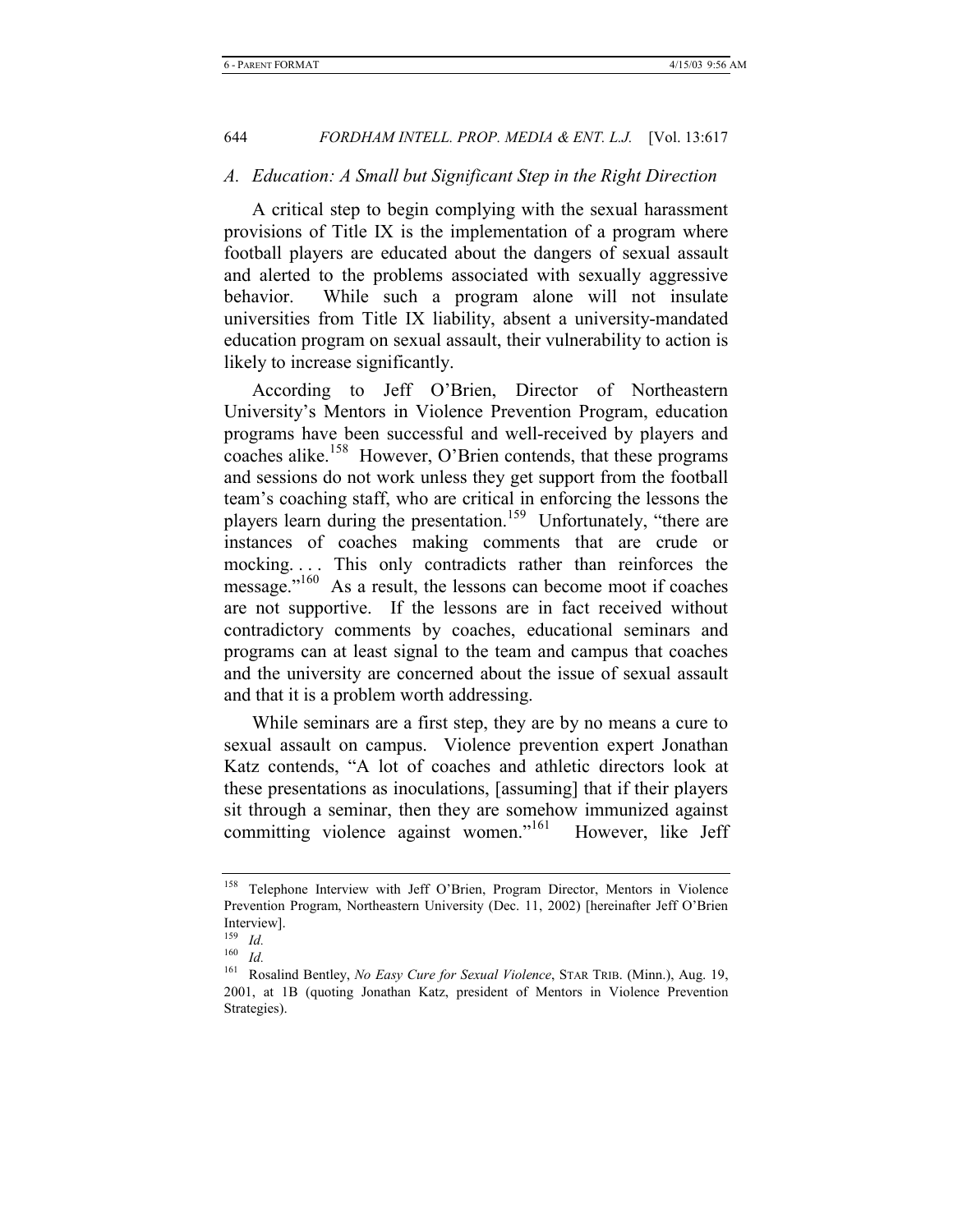Benedict and Dr. Smith, Katz contends that college seminars might be too late for some troubled individuals who harbor frustrations developed during their prior eighteen years: These "kids bring a lifetime of formation of values and ideas about gender roles, and to think that an hour and a half will transform eighteen years of education is naïve."<sup>162</sup>

Katz is correct. While seminars might be beneficial in terms of signaling to the team and campus that sexual assault prevention is important, they do not guarantee that this problem will be solved. For example, despite attending extensive training sessions and having access to sophisticated support networks designed to address the issue of sexual assault, $163$  four players at the University of Notre Dame were expelled last summer for allegedly raping a student,<sup>164</sup> while two University of Minnesota players were charged with sexually assaulting a nineteen-year-old woman.<sup>165</sup>

#### *B. Accountability: Monitoring Potential Problem Athletes*

The University of Minnesota and Notre Dame examples necessitate a reexamination of Benedict's theory,<sup>166</sup> which, if correct, essentially makes the need for seminars futile unless part of a comprehensive sexual assault prevention scheme. According to Benedict, Parham, and Smith, the propensity to commit sexual assault is largely derived from one's psychological make-up and social upbringing.<sup>167</sup> Hence, by the time the university gets to even begin addressing the psychological issues of an eighteenyear-old athlete, it is probably too late, as the propensity to rape has already been established within the perpetrator's character. Accordingly, the university is left with few options once the problematic athlete is on campus.

In order to truly reduce their exposure to Title IX liability, universities should consider instituting a policy of simply not

<sup>162</sup> *Id.* (quoting Jonathan Katz). 163 *See id.*; *e*.*g*., Haugh, *supra* note 20, at C1 (In April of 2001, Notre Dame began conducting a mandatory workshop entitled, "Men Against Violence.").<br><sup>164</sup> See Fosmoe & Haugh, supra note 142.

<sup>&</sup>lt;sup>165</sup> See Bentley, *supra* note 161, at 1B.<br><sup>166</sup> See *supra* text accompanying notes 128–130, 132–133.<br><sup>167</sup> See *supra* text accompanying notes 127–135.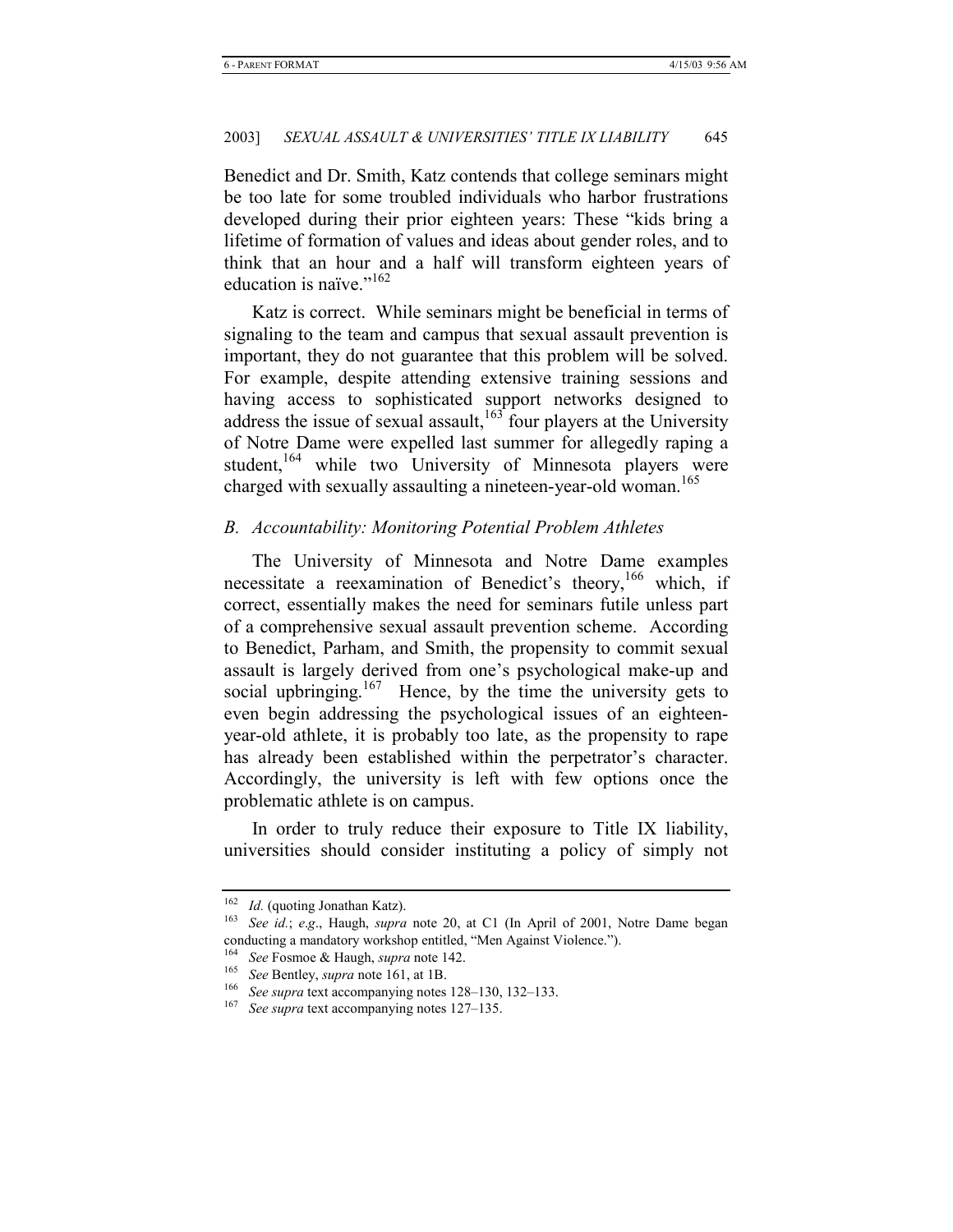admitting potential perpetrators of sexual assault.<sup>168</sup> Under such a policy, those with histories of sexual assault, or other violent character traits, would not be invited on campus. This would contravene a practice among many universities, which, in seeking gridiron glory, have gambled on "problem" athletes for decades. Accordingly, universities like Michigan State, which recently admitted a football player who had pled guilty to sexually assaulting a thirteen-year-old girl while he was in high school,  $169$ expose themselves to Title IX liability, as there is no way such an individual can be monitored at all times in all places.

Title IX liability may surface under a theory akin to that of negligent hiring. Similarly, under a theory of negligent recruiting,  $170$  a university that actively recruits a player with a criminal record and/or history of deviant sexual behavior could also be held accountable for its decision. Although the mere presence of the potential perpetrator on campus does not expose a university to Title IX liability, it certainly increases its risk. For the university to be liable under *Davis*, the player would have to actually harass or assault students while enrolled at the university. The plaintiff would then also need to demonstrate that the university acted with deliberate indifference to the individual's misconduct while he was on campus.<sup>171</sup> Under the theory of negligent recruiting, the Title IX plaintiff would likely be able to demonstrate constructive notice, thereby clearing at least one of the three major hurdles for establishing Title IX liability.

The saga of Lawrence Philips is a case where such a theory under Title IX might have been successful. Lawrence Philips'

<sup>168</sup> In instituting such a policy, a university should be mindful of the need for consistency among the entire student body. Hence, such a policy should not be geared towards student-athletes only, but all students. This would force universities to reconsider their admissions policies and application procedures as well as their standards in athletic recruiting.

<sup>&</sup>lt;sup>169</sup> Michigan State recently admitted Eric Knott, a star high school tight end, who pled guilty to a misdemeanor fourth degree sexual assault. *See* Drew Sharp, *In Knott Case, Why Has It Taken So Long to Take a Stand?*, DETROIT FREE PRESS, Sept. 8, 2002.<br><sup>170</sup> *See* Gil B. Fried, *Illegal Moves Off-the-Field: University Liability for Illegal Acts of* 

*Student-Athletes*, 7 SETON HALL J. SPORTS L. 69, 82–85 (1997) (advocating the theory of negligent recruiting as a separate tort under which universities may be liable, as opposed to one tied to Title IX).

<sup>&</sup>lt;sup>171</sup> Davis v. Monroe County Bd. of Educ., 526 U.S. 629 (1999).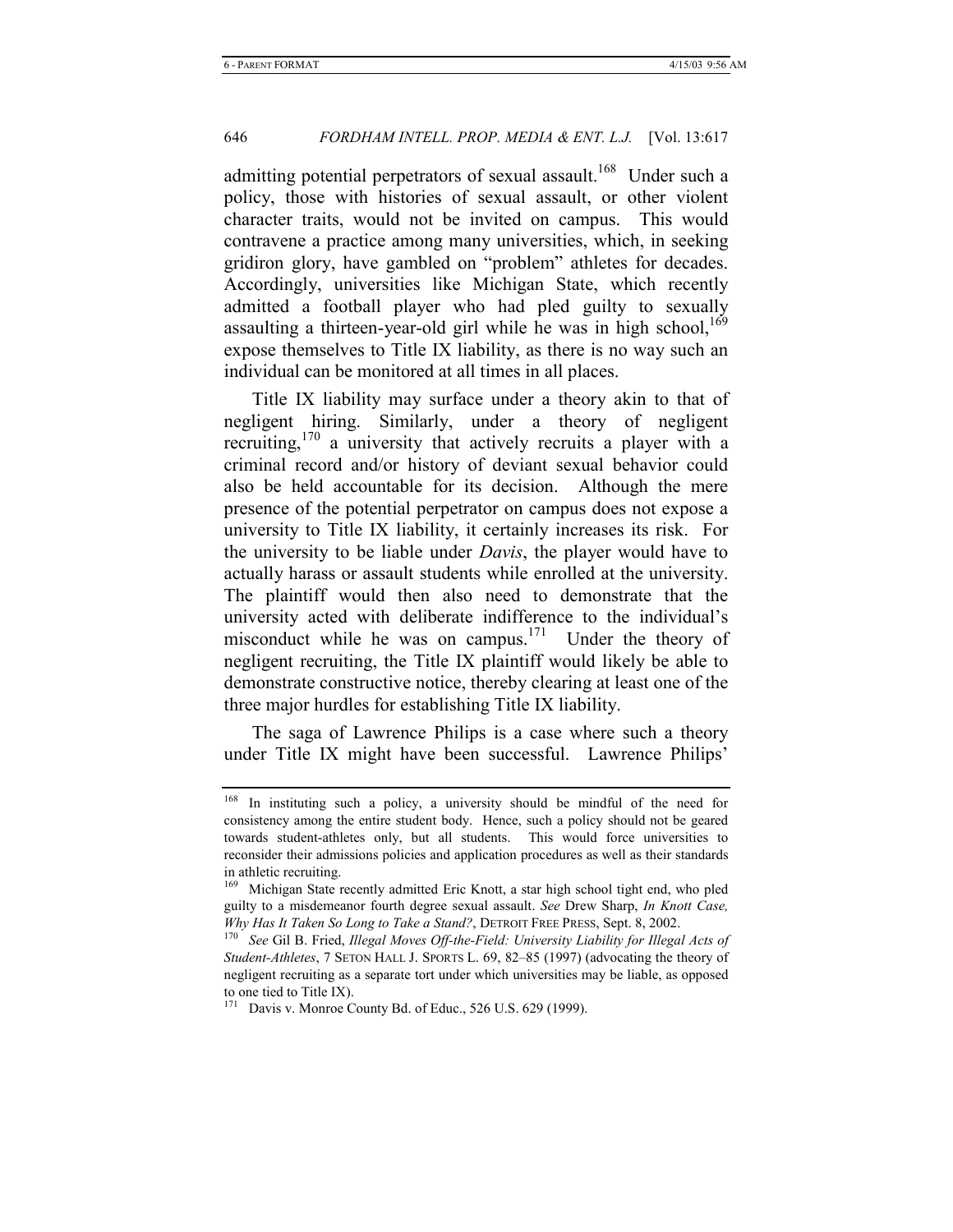propensity towards violence became well-established during his years at Nebraska, including one incident where he brutally battered his then-girlfriend, Kate McEwen, and dragged her down a flight of stairs.<sup>172</sup> Nevertheless, despite the fact that Philips was a menace to the University of Nebraska campus, head coach Tom Osborne, who now represents the Third Congressional District of Nebraska,173 allowed Philips to continue to play for the Cornhuskers.174 Osborne characterized Philips' history of violence very simply: "It's not as though Lawrence [Philips] is an angry young man all the time and a threat to society. But there are occasions every four to five months where he become[s] a little bit explosive."<sup>175</sup> More than anything, the Lawrence Philips debacle demonstrates the importance of ensuring that university administrators take responsibility for handling issues of sexual assault involving football players. Any other system compromises the university's mission and exacerbates the common perception that athletes are a protected species of student.

# *C. Independence and Uniformity: Justice for All*

Osborne's tenure at Nebraska, particularly during his twilight years from 1993 to 1995, when his team won two national championships, provides perhaps the most heinous example of the dangers associated with a coach's involvement in the investigation of player misconduct. While coach of Nebraska, Osborne essentially had free reign over the discipline of his players, regardless of the egregiousness of the crimes they committed.<sup>176</sup> Osborne's own assessment of Philips' run-in with the law regarding McEwen exemplifies what *Sports Illustrated* ultimately deemed "prairie justice":<sup>177</sup>

Lawrence and I have agreed on what happened, and there's no question—I wouldn't call it a beating—but he certainly did inflict some damage to the young lady. . . . It wasn't a

<sup>&</sup>lt;sup>172</sup> See Joe Lambe, *Phillips Sued for Assault*, KANSAS CITY STAR, Sept. 4, 1996, at D1.<br><sup>173</sup> See 147 CONG. REC. H4 (2001).<br><sup>174</sup> See BENEDICT, *supra* note 118, at 128.<br><sup>175</sup> See Fried, *supra* note 170, at 83 (quoting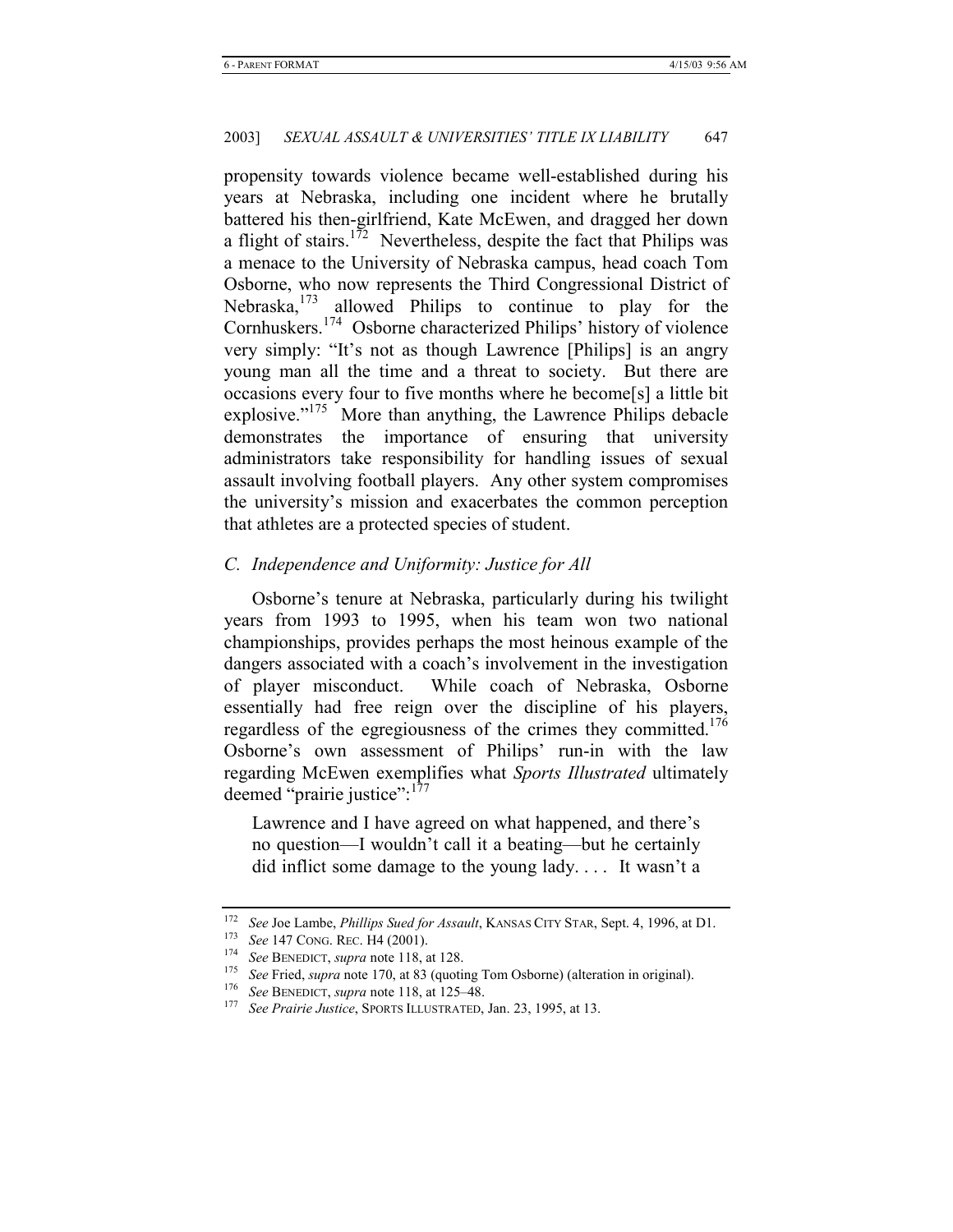difficult decision [to reinstate Phillips] for me to make.... It's like going for two points against Miami in '83. It was something I didn't have to think about.<sup>178</sup>

However, like Nebraska's two-point conversion attempt,<sup>179</sup> Osborne's handling of the Philips affair also failed. Perhaps even worse than Osborne's lack of thought is that he should not have been responsible for handling Phillips' discipline. Nebraska administrators, and not a member of the football team's coaching staff—even a legendary one—should have been deciding Phillips' fate. By way of contrast, Notre Dame Head Coach Tyrone Willingham referred to rape allegations involving members of his football team as a university matter, and not one to be handled by himself or the team's assistant coaches.<sup>180</sup>

A university simply cannot conduct a fair sexual assault investigation involving a football player if the coach of that player acts as judge and jury. Such a method of pursuing the perpetrators of these crimes risks the student body's confidence in the university; many students do not have complete faith that sexual assault investigations will be handled fairly when the cases involve a member of the football team. According to one University of Colorado student, MacKenzie Rhodes, "I think any university is going to cater to people who are bringing in that much money. . . . It would really improve my confidence if [the University of Colorado would] take this seriously."<sup>181</sup> Unfortunately, Rhodes' cynicism may be warranted. Dr. Smith was told at one faculty meeting, "You don't know how bad the problem is," in reference to the preferential treatment afforded athletes on his campus.<sup>182</sup>

It is the alleged inconsistencies in Oklahoma State's student discipline policy that prompted Alison Jennings to make a Title IX

<sup>178</sup> *Id.* at 128–29. 179 Michael Wilbon, *Nebraska Falls 31-30 on Day of Upsets*, WASH. POST, Jan. 2, 1984, at D1 (describing Nebraska's Orange Bowl loss to the University of Miami as a result of failing to complete a two-point conversion in the final minutes of the game).

<sup>180</sup> *See* Margaret Fosmoe, *University Student Alleges Gang Rape: Police, Notre Dame Investigate Accusation Against Athletes*, SOUTH BEND TRIB. (Ind.), Apr. 10, 2002, at A2. 181 *See* Ingold, *supra* note 157. 182 Dr. Smith Interview, *supra* note 124.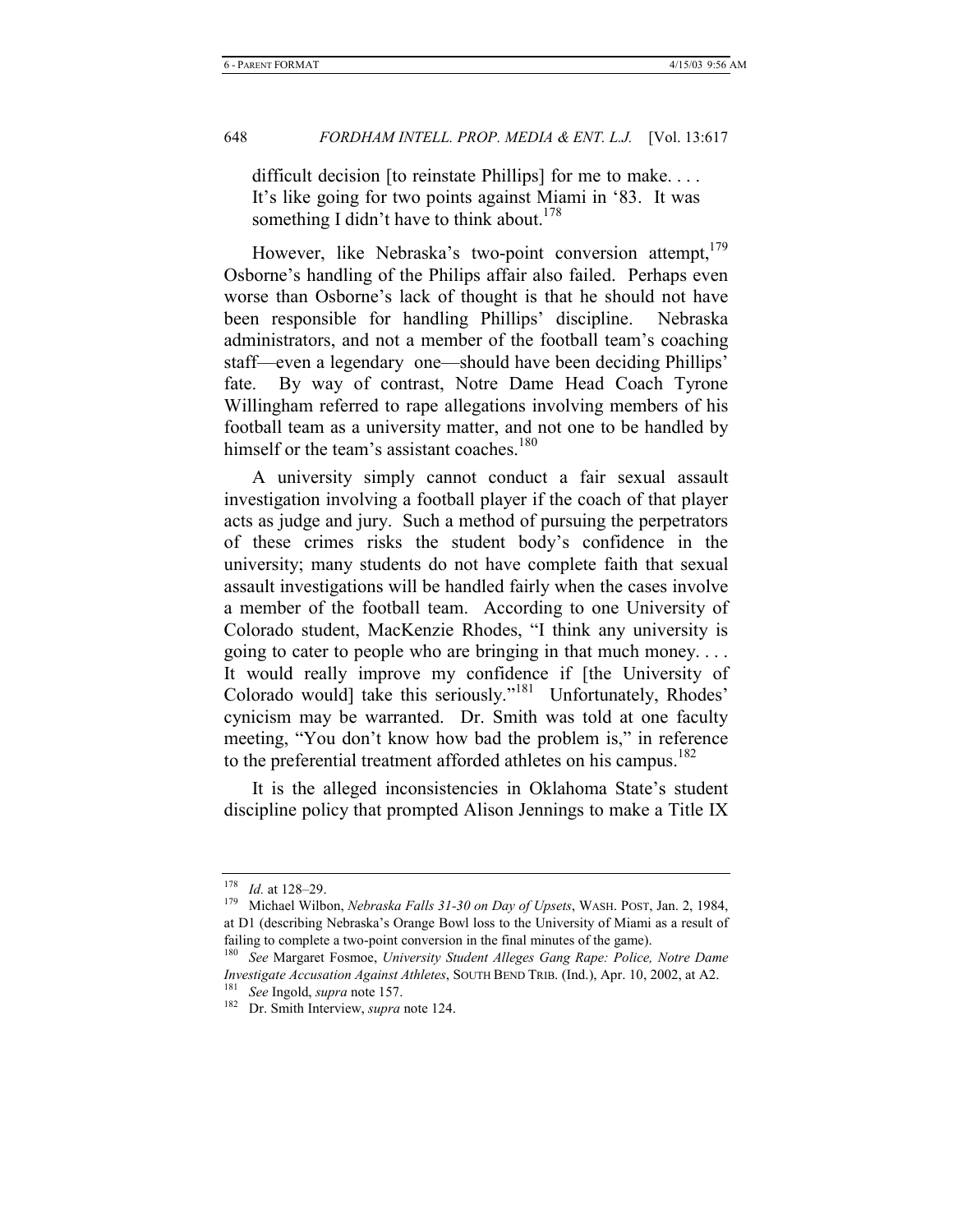claim against Oklahoma State.<sup>183</sup> In lieu of monetary damages (at least for the Title IX claim), Jennings is asking the court to enjoin Oklahoma State from continuing to provide athletes preferential treatment regarding allegations of misconduct, including sexual assault. According to Jennings's attorney, "There is a separate policy for athletes as opposed to regular students."<sup>184</sup>

Mark Hammons contends that with other students, Oklahoma State employees report instances of sexual assault to the university.<sup>185</sup> "This is not so with athletes," states Hammons, who believes that too much discretion is left to the athletic coach, who can discipline the athlete as he sees fit.<sup>186</sup> According to Hammons, there is, at least, an appearance of impropriety due to this inconsistent policy that is not currently memorialized in any public record.187 Hammons further contends that leaving an athletic coach in charge of disciplining a student athlete is completely irresponsible in light of "the symbiotic relationship between coaches and athletes that isn't found elsewhere. . . . Athletes themselves are critical to the success of the team, and coaches are judged by wins and losses. That is the bottom line."<sup>188</sup> For Hammons, the "loss of a star running back can have a severely adverse impact on the success of a team. Thus, it's in the coach's best interest to protect his players."<sup>189</sup>

A consistent student discipline policy is critical to a university wishing to insulate itself from Title IX liability. Hammons is correct in his assertion that universities that provide preferential treatment for athletes create the appearance of impropriety. Through these policies, universities provide tacit approval, and perhaps even deliberate indifference, toward certain misconduct, particularly misconduct that has been committed by an athlete whose physical talents financially contribute to the university. Accordingly, the university is left with no choice but to ensure that

<sup>189</sup> *Id.*

<sup>183</sup> Hammons Interview, *supra* note 17. 184 *Id.*

 $\frac{185}{186}$  *Id.* 

 $\frac{186}{187}$  *Id.* 

 $\frac{187}{188}$  *Id.* 

 $\frac{188}{189}$  *Id.*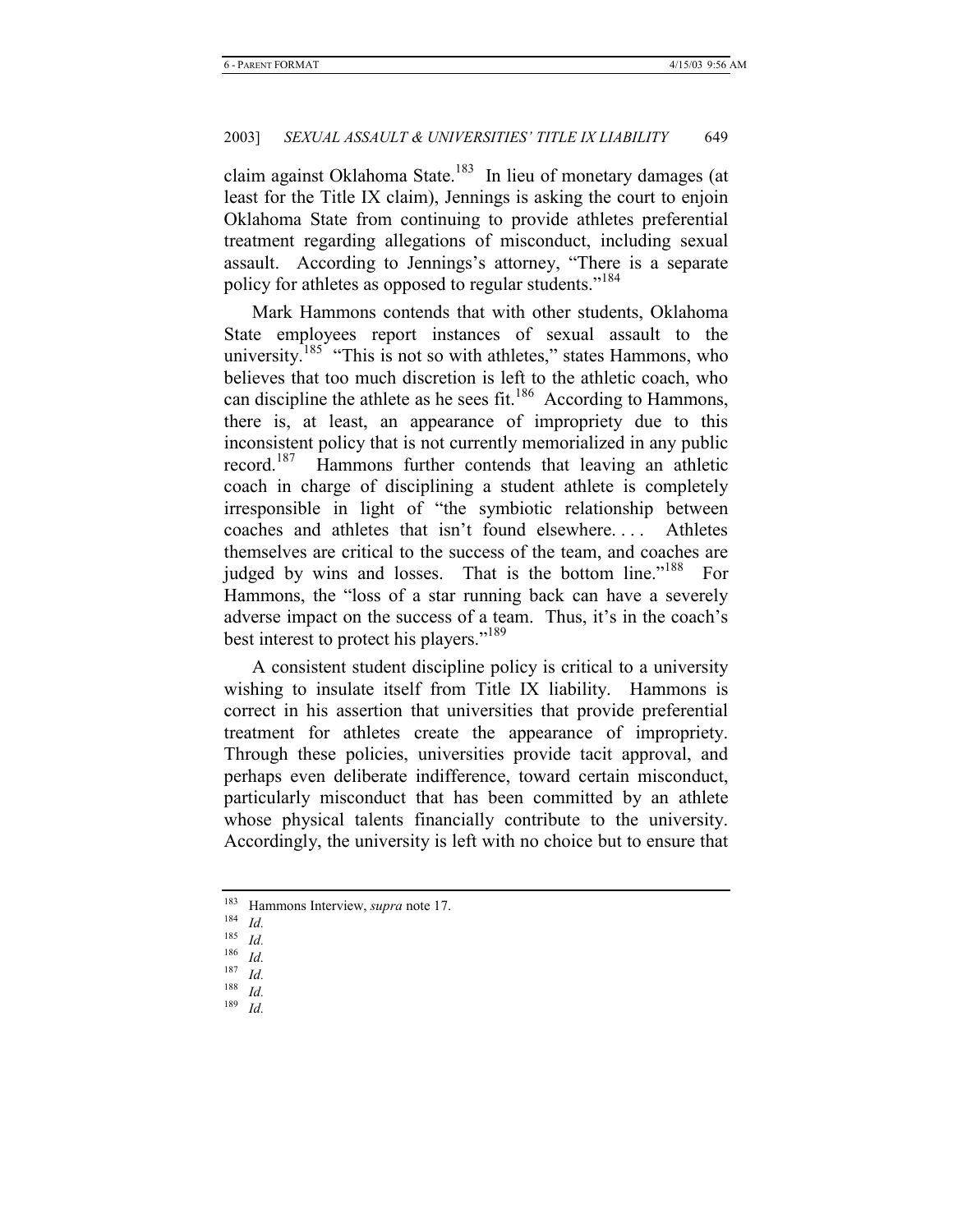*all* members of the student body—whether a member of the football team, band, or drama club—are afforded equal treatment upon being charged with any crime or act of misconduct.

The ramifications of this prescription are distasteful to many who believe that an athlete charged with rape or sexual assault should *automatically* be suspended from athletic competition until resolution of the case. Kathy Redmond of the National Coalition Against Violent Athletes strongly believes

that as soon as an allegation has been made [athletes] should be suspended pending the outcome. If they play until proven innocent, you will see a manipulation of the court system where [universities] will drag it out until the end of his eligibility. These athletes are so important to a small town and an educational institution that the schools will do anything to keep the athlete playing.<sup>190</sup>

Likewise, there are recommendations that the NCAA promulgate an eligibility rule addressing only male student-athletes who commit violent acts against women.<sup>191</sup> According to one supporter, in such a rule

a male student-athlete is ineligible to play in any intercollegiate athletic competition if he has been charged with a violent act against a woman. If this rule were promulgated, a male student-athlete who committed a violent act against a woman would be ineligible to play, and the university would be sanctioned if it allowed him to play.<sup>192</sup>

This proposed eligibility rule is problematic for a number of reasons, not the least of which is it violates Title IX by discriminating against male student-athletes. Title IX is principally about gender equity, not gender imbalance. By

<sup>190</sup> *See* Flores, *supra* note 20, at 43 (quoting Kathy Redmond). 191 Deborah Reed, Note, *Where's the Penalty Flag? A Call for the NCAA to Promulgate an Eligibility Rule Revoking a Male Student-Athlete's Eligibility to Participate in Intercollegiate Athletics for Committing Violent Acts Against Women*, 21 WOMEN'S RTS. L. REP. 41, 43 (1999) (discussing a recommendation by the National Consortium for Academics and Sports).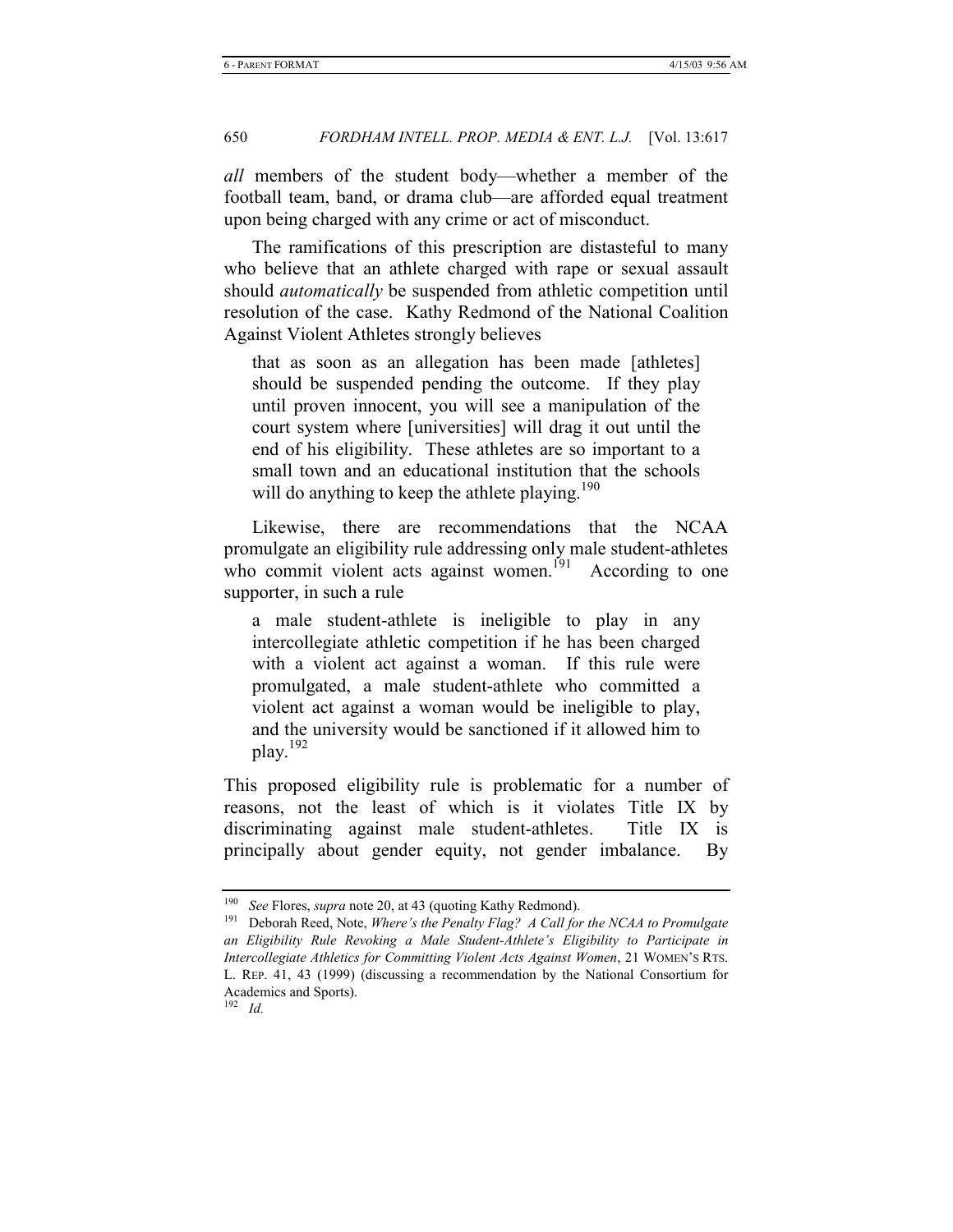targeting only male student-athletes, the proposed rule would be antithetical to Title IX's mission. Moreover, the proposed rule fails to address the costs incurred by an athlete falsely accused of a crime. Revoking a student-athlete's eligibility based solely on unfounded allegations is contrary to the ideals of the American system of justice, whereby individuals are innocent until proven guilty. The proposed rule reverses this distinctly American concept so as to ensure that all perpetrators of sexual assault are penalized. While the goal of protecting females from sexual assault is indeed noble, one must question at what expense it can be achieved.

The best method of addressing athletes accused of sexual assault is a simple one: treat them like the rest of the student body. To ensure that there is no appearance of impropriety and to guarantee that all charges of sexual assault are handled properly, a university should have an investigative committee comprised of well-trained university officials, students, and/or faculty members who are prepared to handle allegations of sexual assault, regardless of who the perpetrator is. Similar to a judge or member of the jury, if a member of the committee has a conflict of interest, that member should be removed. This policy ensures that football players are treated like regular students—a novel concept among many athletic departments and universities.

# **CONCLUSION**

In the case of college football, it is not necessarily true that for "whom much is given, much is required."<sup>193</sup> For a disproportionate number of the eighty-five scholarship athletes who comprise each of the 117 Division I football teams, it is apparently too much to ask that they abide by society's established mores—weak as they may be—and that they possess the same discipline off the field as on the field.

For universities who condone such misconduct, their recklessness, or at least their indifference, may cost them even more than the disgrace engendered by their players' actions. As a

<sup>193</sup> *Luke* 12:48 (King James).